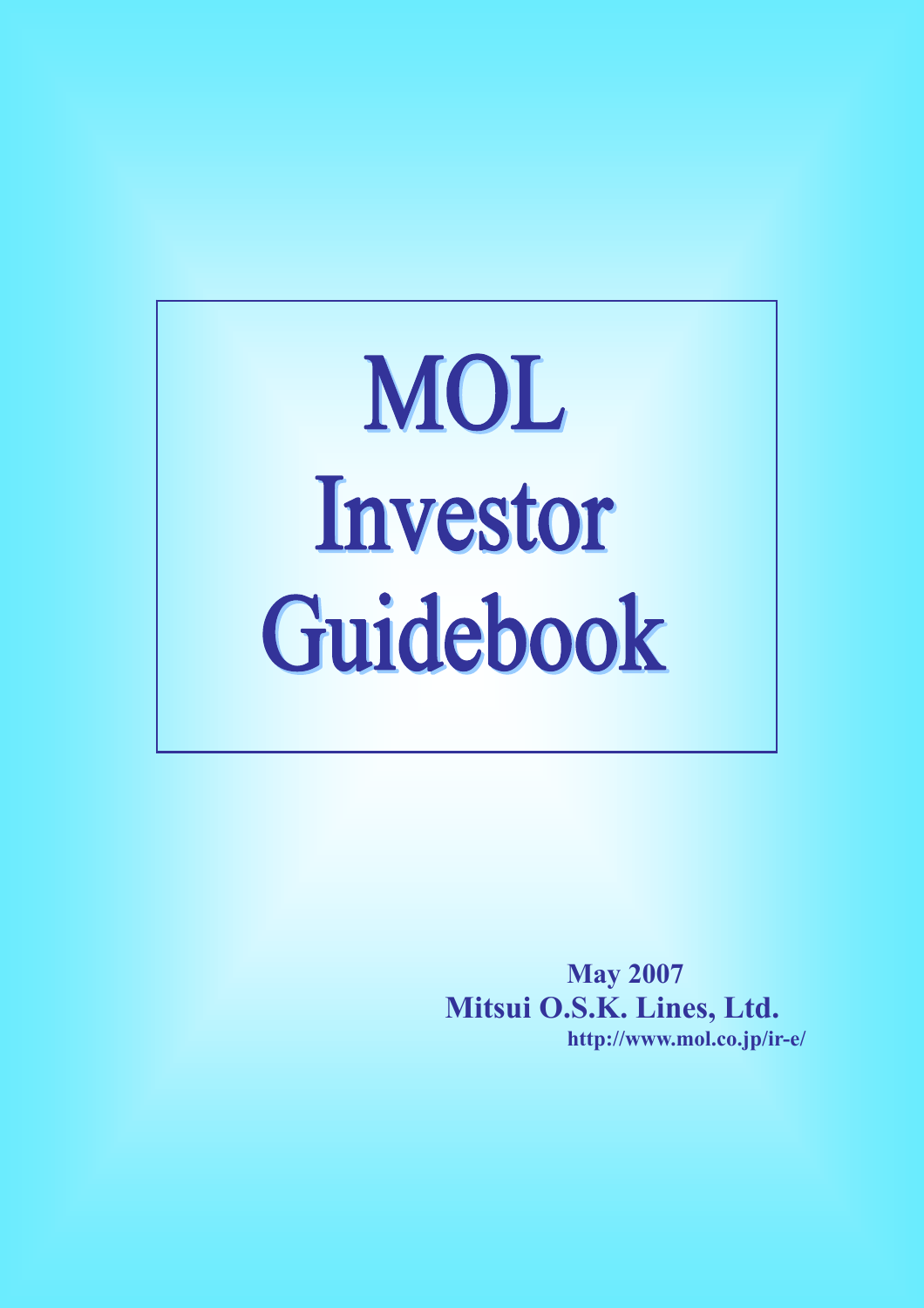

#### **Long-Term Vision**

**To make the MOL Group an excellent and resilient organization that leads the world shipping industry** 

#### **Forward-Looking Statements**

This Investor Guidebook contains forward-looking statements concerning MOL's future plans, strategies and performance. These statements represent assumptions and beliefs based on information currently available and are not historical facts. Furthermore, forward-looking statements are subject to a number of risks and uncertainties that include, but are not limited to, economic conditions, worldwide competition in the shipping industry, customer demand, foreign currency exchange rates, price of bunker, tax laws and other regulations. MOL therefore cautions readers that actual results may differ materially from these predictions.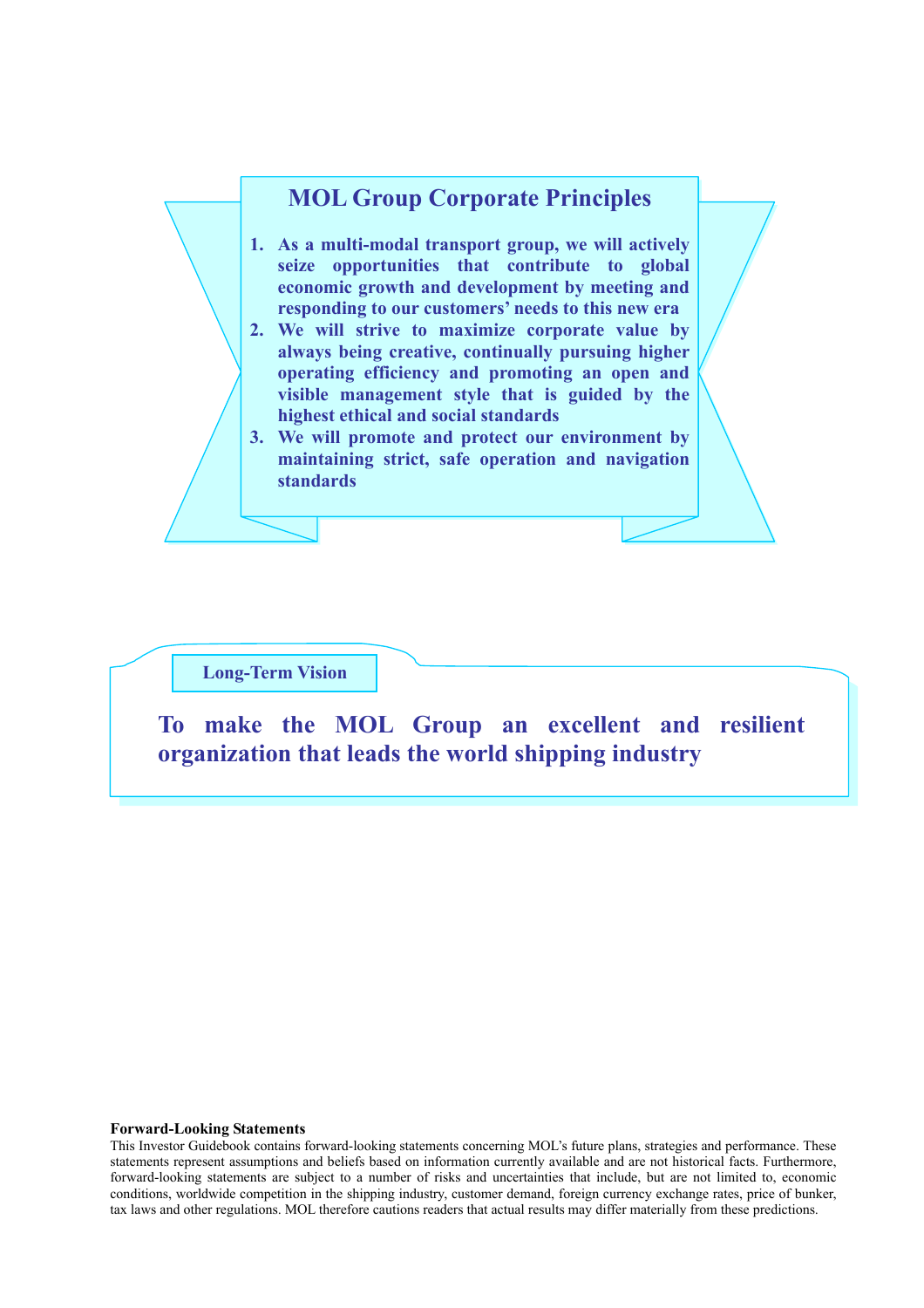### = **Contents** =

|    | <b>MOL Group Corporate Principles / Long-Term Vision</b>                                     |                |
|----|----------------------------------------------------------------------------------------------|----------------|
|    | 1. MOL at a glance                                                                           |                |
|    | <b><i>OHistory of MOL Group Midterm Management Plans</i></b>                                 |                |
|    | (1)P/L, (2)Reinforce Cost Competitiveness                                                    | $\overline{2}$ |
|    | $(3)B/S$ , $(4)Dividend$                                                                     | $\overline{3}$ |
|    | <b>2 Strategically Balanced Business Portfolio</b>                                           |                |
|    | (1)Consolidated Revenue by Segments, (2)Consolidated Ordinary Income by Segments             | 4              |
|    | (3) Portion of "Highly Stable Profits",<br>(4) Fleet Composition                             | 5              |
|    | <b>3</b> Market Position                                                                     |                |
|    | (1) World Major Carriers' Fleet Size Ranking                                                 | 6              |
|    | (2) World Major Carriers' Fleet Composition,<br>(3) Revenue Portfolio by Segments            | $8\,$          |
|    | (4) History of World Major Carriers' Profits                                                 | 8              |
| 2. | <b>MOLADVANCE</b>                                                                            |                |
|    | • MOL Midterm Management PlanFY2007-2009 Long-Term Vision / Main Theme                       | 9              |
|    | <b><i><u>DOverall Strategies</u></i></b>                                                     | 9              |
|    | 2 Measures to Reinforce Safe Operation                                                       | 10             |
|    | <b>3 Fleet Expansion Plan</b>                                                                |                |
|    | (1) Details of Fleet Expansion Plan,<br>(2) Fleet Scale                                      | 10             |
|    | (3) Time of Orders and Ship Prices                                                           | 11             |
|    | (4) World Seaborne Trade and MOL Group's Fleet Expansion Plan                                | 11             |
|    | 4)Profit Plan                                                                                |                |
|    | (1) Overall Profit Plan,<br>(2) Revenues by Segments;<br>(3) Ordinary Incomes by Segments 12 | 13             |
|    | (4) Accumulation of Highly Stable Profits, (5) Segment Information<br>5) Financial Indices   |                |
|    | (1) Financial Indices (Guideline)                                                            | 13             |
|    | (2) Capital Expenditure and Cash Flow,<br>(3) Net Worth and Interest-Bearing Debt            | 14             |
|    | <b>6 Creative Efforts on Cost Reduction</b>                                                  | 14             |
| 3. | <b>World Seaborne Trade</b>                                                                  |                |
|    | <b>1</b> Trade                                                                               | 15             |
|    | <b>2Dry Bulkers</b>                                                                          | 16             |
|    | 3)Tankers                                                                                    | 16             |
|    | <b>4 Car Carriers</b>                                                                        | 17             |
|    | <b>5</b> Containerships                                                                      |                |
| 4. | <b>Divisional Information</b>                                                                | 17             |
|    | (1) Revenue Breakdown                                                                        |                |
|    | (1) Dry Bulkers, (2) Tankers                                                                 | 18             |
|    | (3) Containerships' Capacity by Trades                                                       | 19             |
|    | 2 Cost Breakdown                                                                             | 19             |
|    | <b>3 What's Happening</b>                                                                    |                |
|    | (1) Dry Bulkers                                                                              | 20             |
|    | (2) Tankers                                                                                  | 22             |
|    | (3)Containerships                                                                            | 24             |
| 5. | <b>Financial Data</b>                                                                        |                |
|    | <b>I</b> Highlights of Income Statements and Profitability/Efficiency Indices                | 25             |
|    | <b>2 Highlights of Balance Sheets and Stability Indices</b>                                  | 26             |
|    | <b>3Highlights of Statements of Cash Flows</b>                                               | 27             |
|    | 4) Per Share Value Indicators and Share Price Indices                                        | 28             |
|    | <b>Consolidated Financial Statements</b>                                                     | 29             |
|    | <b>Consolidated Segment Information</b>                                                      | 30             |
|    | The MOL Group                                                                                | 31             |
|    | History, Press Releases FY2006                                                               | 32             |
|    | <b>Corporate Governance</b>                                                                  | 34             |
|    | Compliance                                                                                   | 35             |
|    | Safe Operation/Environment/CSR(Corporate Social Responsibility)                              | 35             |
|    | <b>Evaluation by the Third Parties on Environment/CSR</b>                                    | 36             |
|    | <b>Credit Ratings (as of March 2007)</b>                                                     | 36             |
|    | <b>Shareholder Composition (as of March 2007)</b><br><b>Share Prices 1994-2006</b>           | 36<br>37       |
|    | <b>Shareholder Information</b>                                                               | 37             |
|    | <b>MOL Group IR Tools</b>                                                                    | 37             |
|    |                                                                                              |                |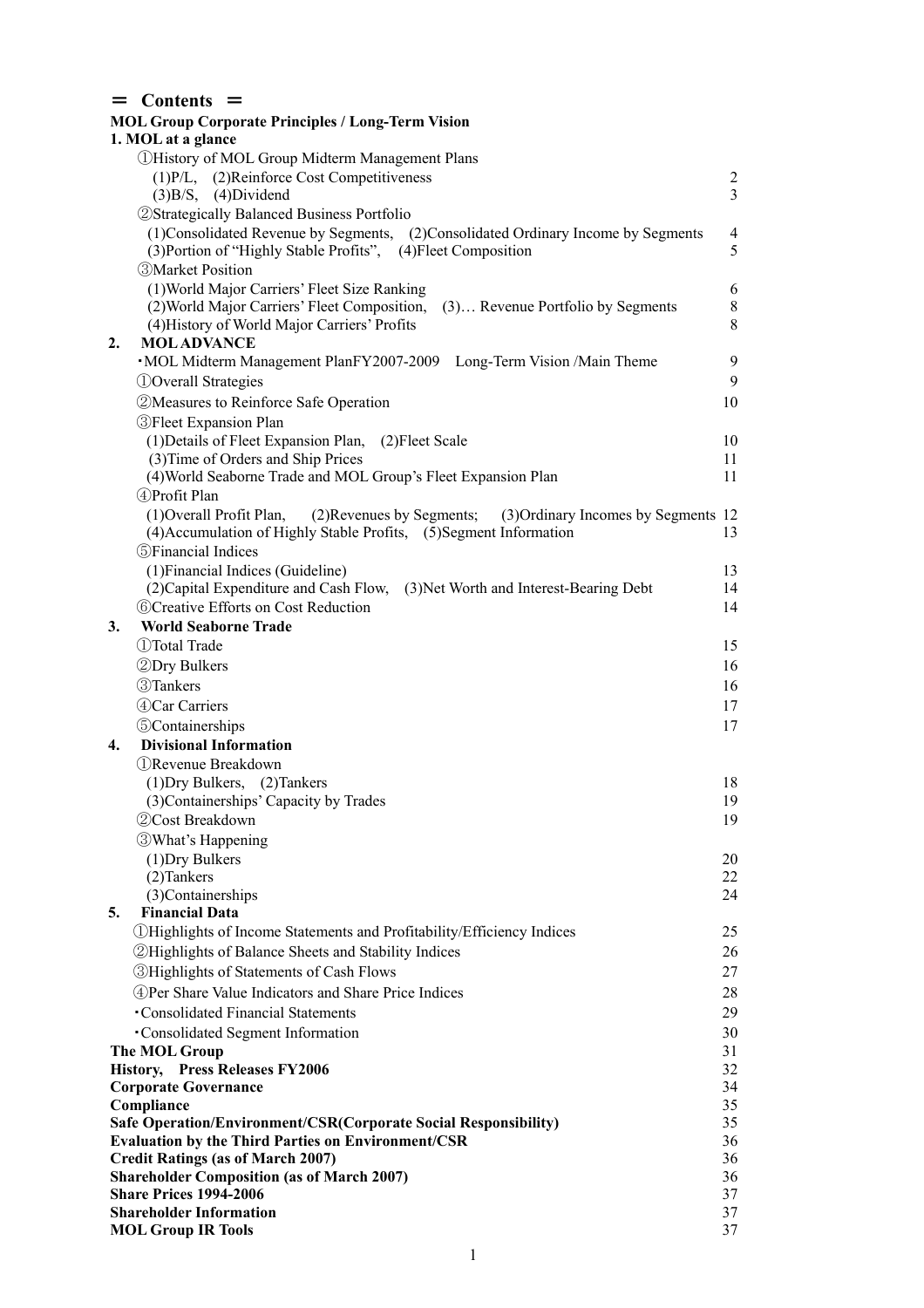## **1**.**MOL at a Glance**

#### ① **History of MOL Group Midterm Management Plans**

(\$/KT)



**(2) Reinforce Cost Competitiveness** 



mpact to Ordinary Income 19.2 -10.4 -13.9 -14.1 -14.8 -1.1 -8.2 bil. yen (estimation)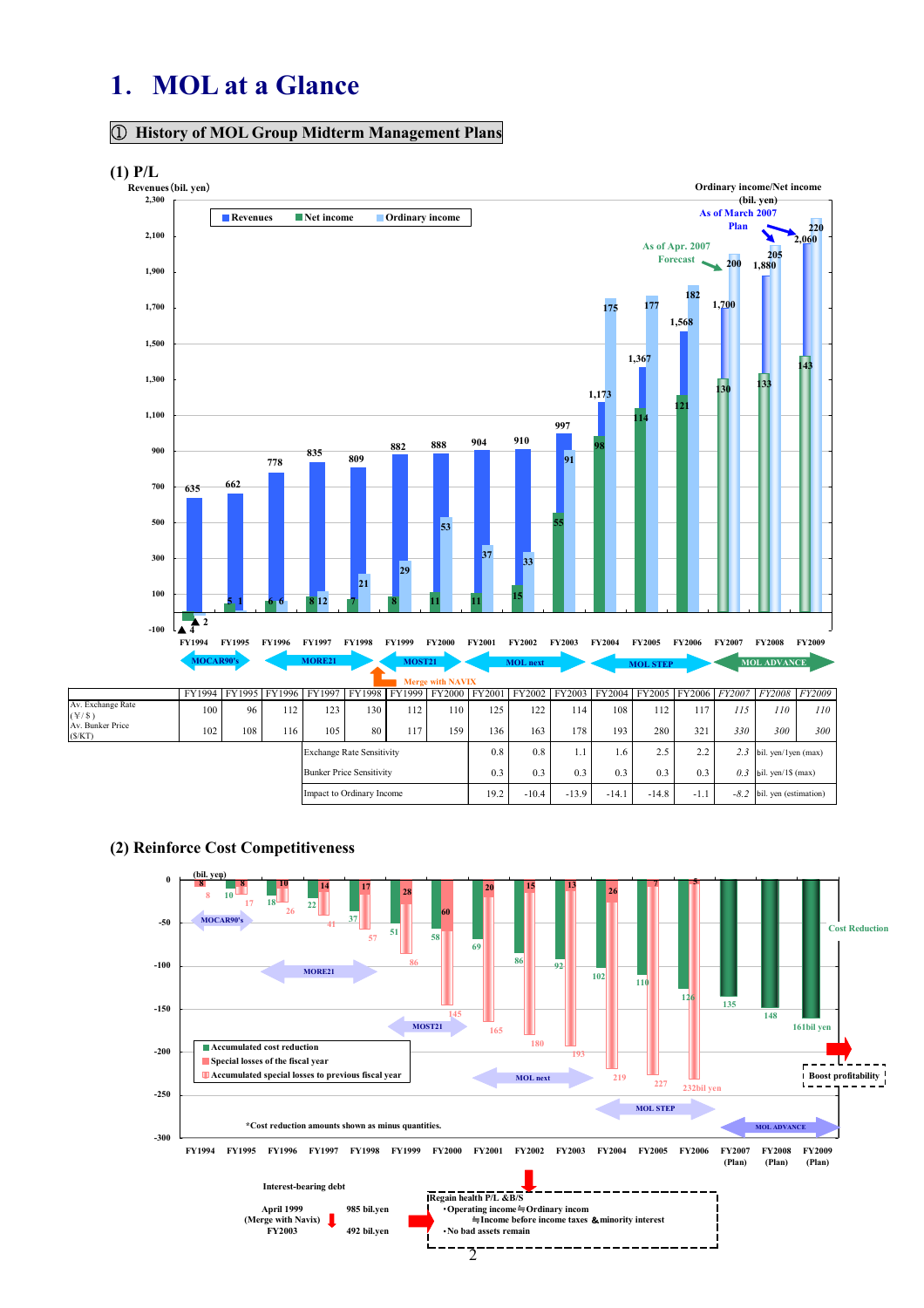



\* To FY2005: Shareholders' eqyity

From FY2006: Net worth = Owners' equity + Valuation and translation adjustments







#### ■ **Dividend Policy**

- The company recognizes the importance of increasing corporate value through aggressive business investment and returning profits directly to the shareholders through dividends.
- ・ In the midst of an aggressive investment plan, mainly in vessels, based on our mid-term management plan aiming for further growth, we are seeking to increase our corporate value per share while utilizing internally reserved funds and solidifying our financial position.
- In consideration of the above issues, the company will use  $20\%$  as a guideline for the dividend payout ratio over the coming terms. However, MOL will address the need to increase the ratio under its mid-and long-term management policies.

**Cf. As of Jan.,1995 (Total approx. 4,300)**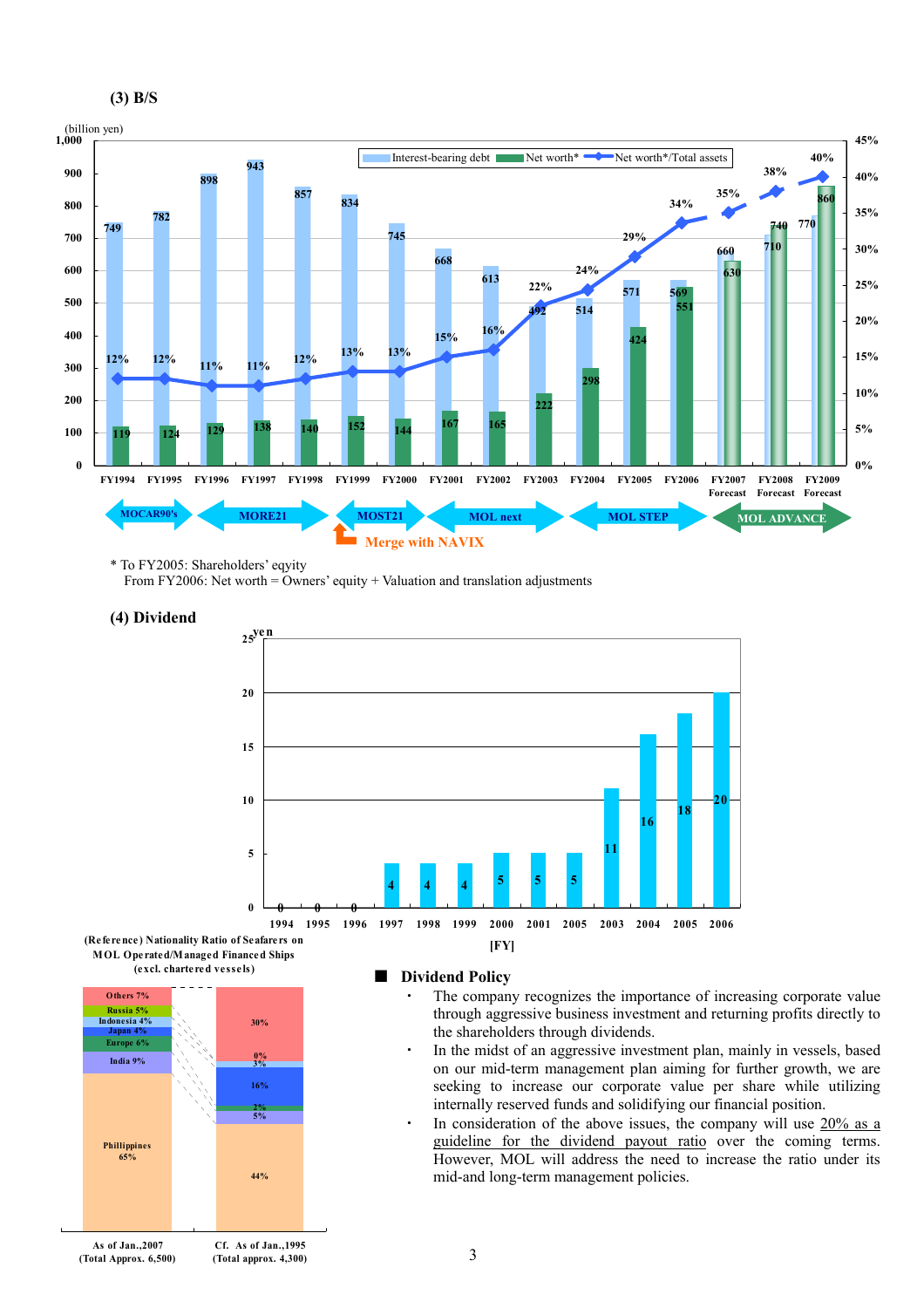#### ② **Strategically Balanced Business Portfolio**

#### **(1) Consolidated Revenue by Segments**



#### **(2) Consolidated Ordinary Income by Segments**



FY2007:MOL assumption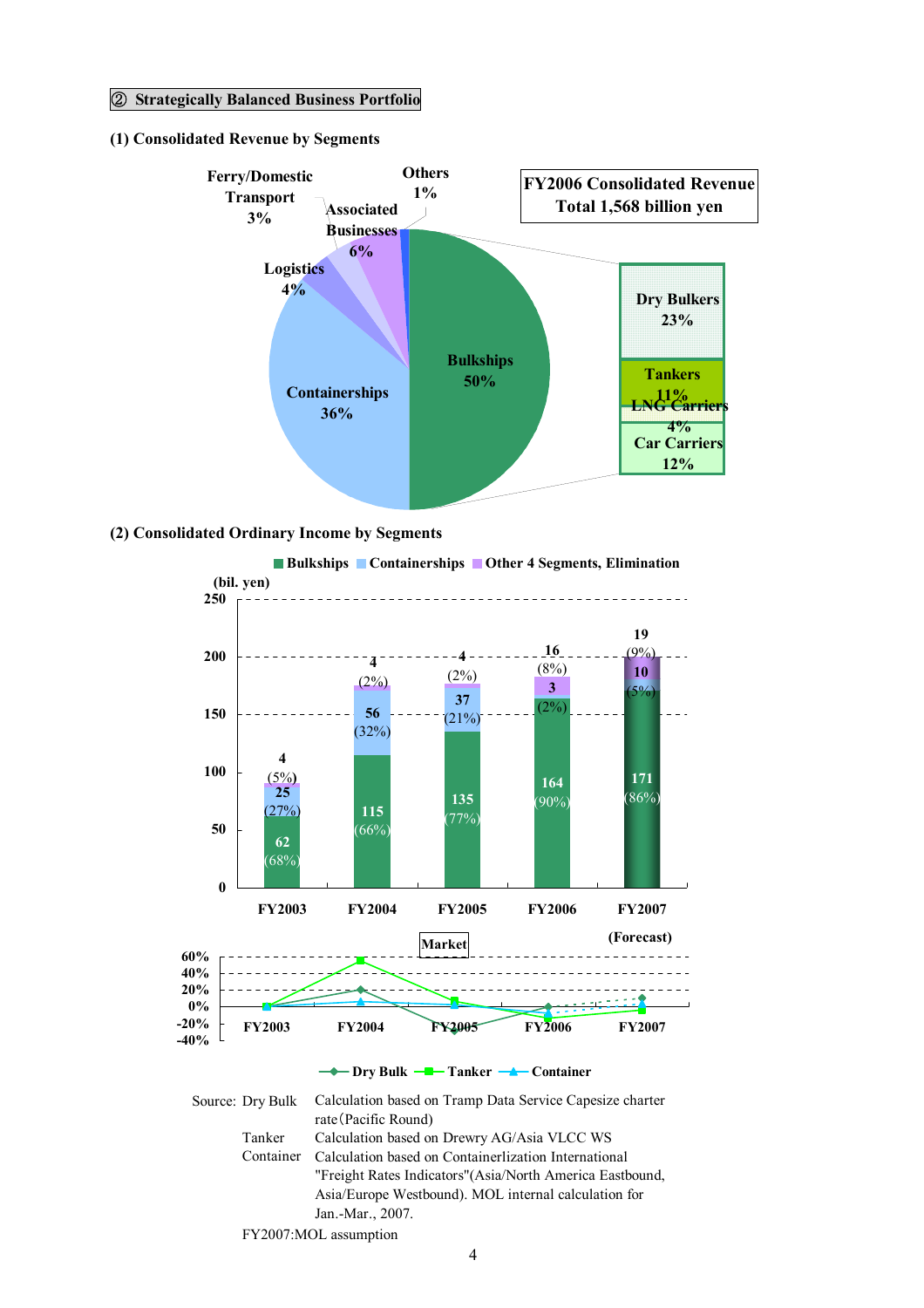#### **(3) Portion of "Highly Stable Profit"**



**The dark color components show "highly stable profits" (the projected profits from long-term contracts and other highly stable sources of**

#### **(4) Fleet Composition (at the end of March 2007, Consolidated)**

|                        |                       |                       |                            | At the end of Mar. 2007 | At the end of Mar. 2006    |        |  |
|------------------------|-----------------------|-----------------------|----------------------------|-------------------------|----------------------------|--------|--|
|                        |                       |                       | No. of vessels $1,000$ dwt |                         | No. of vessels $1,000$ dwt |        |  |
|                        |                       | Cape size             | 97                         | 16,760                  | 85                         | 14,545 |  |
|                        | Bulk carrier          | Panamax               | 50                         | 3,767                   |                            | 3,064  |  |
|                        |                       | Handy                 | 65                         | 2,425                   |                            | 2,127  |  |
| Dry bulker             | Heavy lifter          |                       |                            | 138                     |                            |        |  |
|                        |                       | Wood chip carrier     | $\overline{38}$            | 1,780                   | 36                         | 1,671  |  |
|                        |                       | Steaming coal carrier | $\frac{33}{ }$             | 2,756                   | 29                         | 2,420  |  |
|                        | General cargo carrier |                       | 44                         | 530                     | 40                         | 449    |  |
|                        | (Sub total)           |                       | 336                        | 28,156                  | 299                        | 24,391 |  |
|                        | Crude oil tanker      |                       | 40                         | 10,796                  | 40                         | 10,557 |  |
|                        | Product tanker        |                       | 43                         | 2,329                   | 34                         | 1,765  |  |
| Tanker                 | Chemical tanker       |                       | 72                         | 1,659                   | 65                         | 1,543  |  |
|                        | <b>LPG</b> tanker     |                       |                            | 287                     | 6                          | 227    |  |
|                        | (Sub total)           |                       | 162                        | 15,072                  | 145                        | 14,092 |  |
| LNG carrier            |                       |                       | 58                         | 4,129                   | 54                         | 3,737  |  |
| Car carrier            |                       |                       | 94                         | 1,425                   | 93                         | 1,377  |  |
| Containership          |                       |                       | 109                        | 4,376                   | 94                         | 3,944  |  |
| Ferry/Domestic carrier |                       |                       | 39                         | 143                     | 39                         | 143    |  |
| Cruise ship            |                       |                       | $\mathfrak{D}$             | 9                       | $\mathfrak{D}$             | 9      |  |
| Others                 |                       |                       | 3                          | 18                      | $\overline{2}$             | 13     |  |
| Total                  |                       |                       | 803                        | 53,329                  | 728                        | 47,705 |  |

Note) Including spot-chartered ships and those owned by joint ventures.

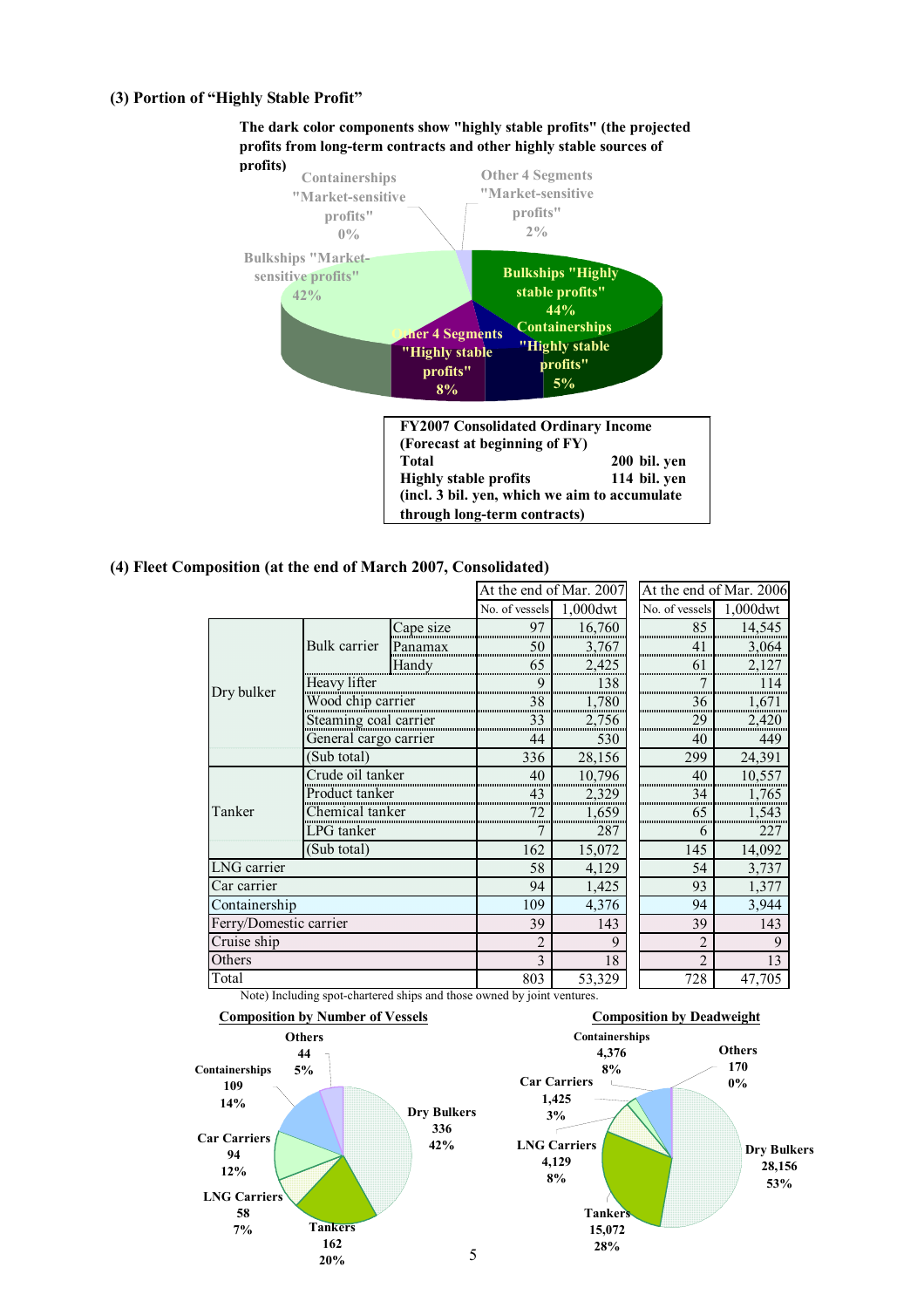#### ③ **Market Position**



#### **(1) World Major Carriersí Fleet Size Ranking** (excluding spot-chartered vessels, except All Vessel Types)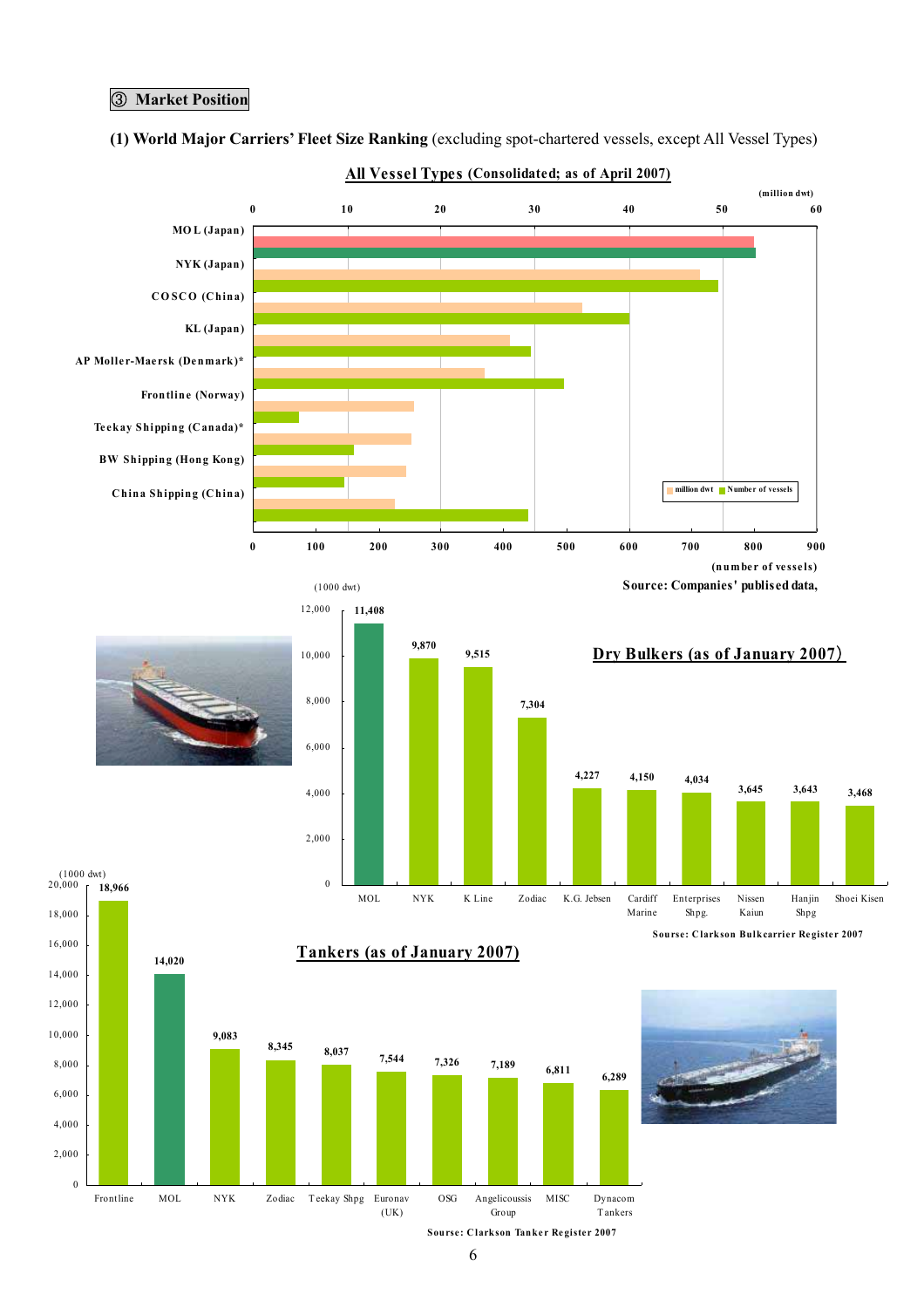

\*Fleet under its management or more than 50% of ownership \*\*MOL already secured 80 vessels of the total 350 in the world including the ones to be delivered by the first half of 2010.





#### **Car Carriers (as of April 2007)**

**40**

**\* MO L internal calculation**



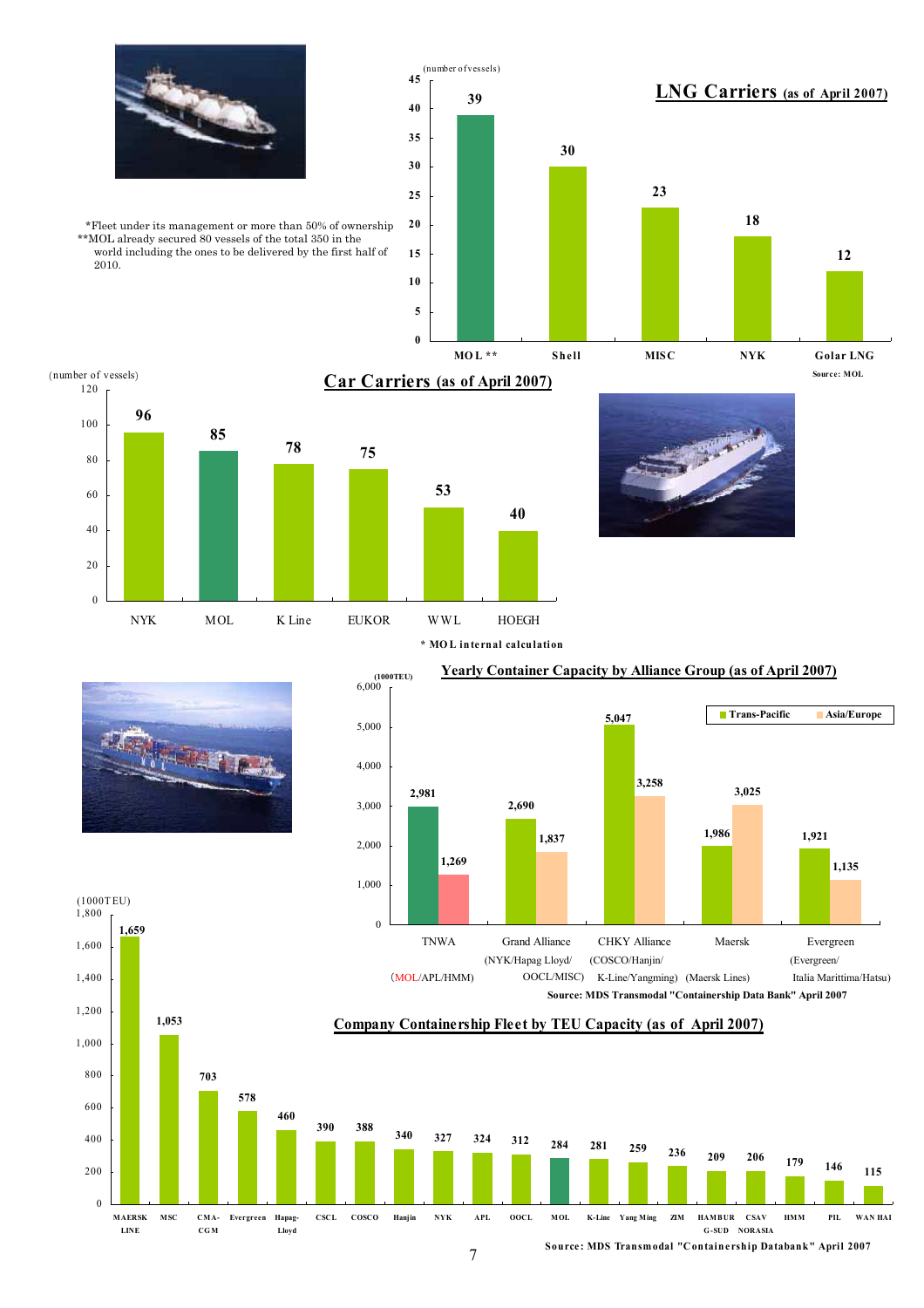#### **(2) World Major Carriersí Fleet Composition**



(Comparison among top 9 by fleet scale + 2 others with diversified fleet)

#### **(3) World Major Carriersí Revenue Portfolio by Segments**



Source: MOL calculates based on each company's financial statement (2006.1-12). (Containerships include container terminals /agency businesses.)





for FY2002 are not issued on the company's Web site.  $8$ similar to this one. This is based on the financial results announced by each company. Financial figures of APM-Maersk excluded profits of segments other than those related to ocean shipping, such as oil and gas activities. Hanjin and Pacific Basin's financial results

Source: World seaborne trade = MOL estimates based on Japan Maritime Public Relations Center's materials and others. Fleet composition = MOL calculates based on each company's homepage and Clarkson /MDS data. Excluding Passenger ships /ferries.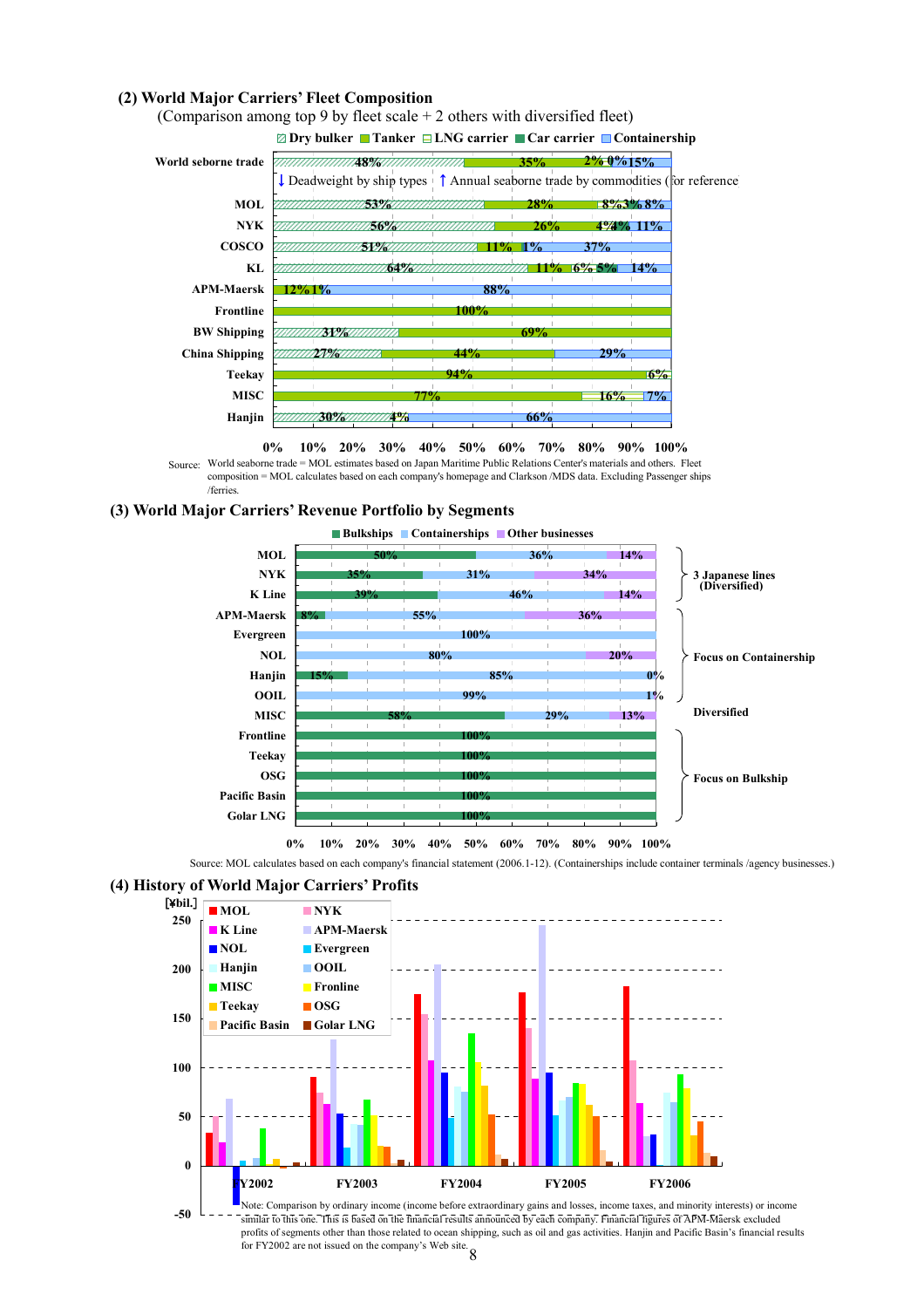## **2. MOL ADVANCE**

# **MOL Group Midterm Management Plan FY2007-2009**



Mitsui O.S.K. Lines' Action and Direction at the Vanguard of Creating Excellence

**Long-Term Vision: To make the MOL Group an excellent and resilient organization that leads the world shipping industry** 

**Main Theme: "Growth with enhanced quality"** 

## - **Ensuring safe operation is the highest priority, while achieving sustainable growth and enhancing quality**

① **Overall Strategies** 

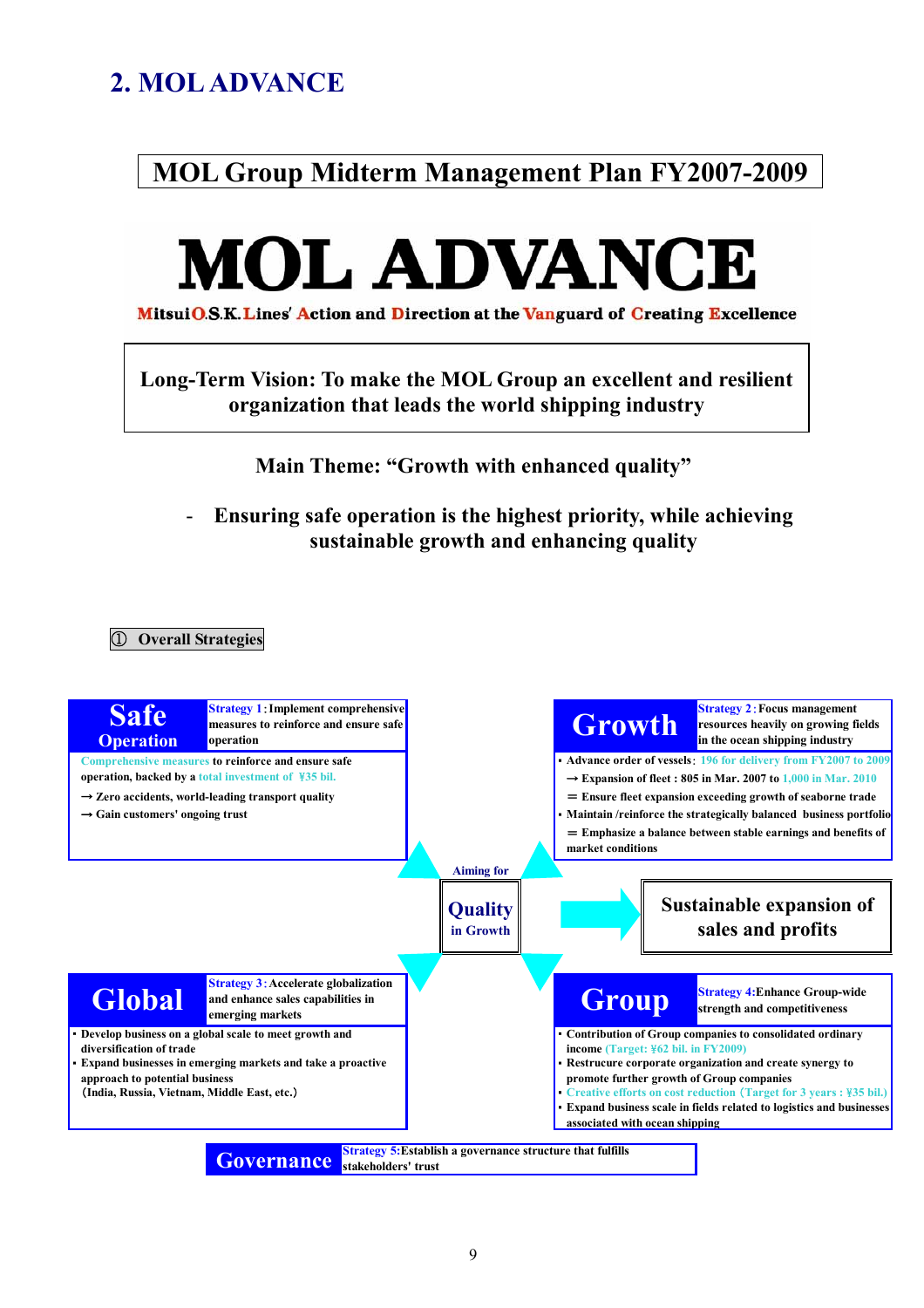#### ② **Measures to Reinforce Safe Operation**

|          | Action                                          | Cost [bil. yen]             |
|----------|-------------------------------------------------|-----------------------------|
|          |                                                 | (incl. Capital Expenditure) |
|          | Consolidation of organizational structure       |                             |
| Software | (Ship management structure and establishment of | 13.0                        |
|          | Safe Operation Support Center, etc.)            |                             |
|          | Recruit/develop skilled seafarers               |                             |
|          | Enforce safety standards,                       |                             |
|          | Hardware Ensure thoroughness of ship            | 22.0                        |
|          | maintenance policies, etc.                      |                             |
|          |                                                 |                             |



#### ③ **Fleet Expansion Plan**

#### **(1) Details of Fleet Expansion Plan**

|                  |                |                             |             |        |                                       |           | MOL ADVANCE (FY2007 - FY2009) |             | (FY2010 - FY2012) |             |
|------------------|----------------|-----------------------------|-------------|--------|---------------------------------------|-----------|-------------------------------|-------------|-------------------|-------------|
|                  |                |                             | Fleet scale |        |                                       |           |                               | Fleet scale |                   | Fleet scale |
|                  |                |                             | at the end  |        | Ships to join MOL fleet<br>at the end |           |                               |             |                   | at the end  |
|                  |                |                             | of March    |        |                                       | (Ordered) |                               | of March    | <b>MOL</b> fleet  | of March    |
|                  |                |                             | 2007        |        |                                       |           |                               | 2010        | (Plan)            | 2013        |
|                  |                |                             | (Forecast)  | FY2007 | FY2008                                | FY2009    | FY2007-                       | (Plan)      | FY2010-           | (Target)    |
|                  |                |                             |             |        |                                       |           | <b>FY2009</b>                 |             | <b>FY2012</b>     |             |
|                  |                |                             |             |        |                                       |           |                               |             |                   |             |
| <b>Bulkships</b> |                | No. of vessels              | 650         |        |                                       |           |                               | 800         |                   | 950         |
|                  |                | New vessel launching        |             | 47     | 68                                    | 57        | 172                           |             | 200               |             |
|                  | Dry Bulkers    | No. of vessels              | 336         |        |                                       |           |                               | 400         |                   |             |
|                  |                | New vessel launching        |             | 24     | 23                                    | 20        | 67                            |             |                   |             |
|                  | Tankers        | No. of vessels              | 160         |        |                                       |           |                               | 200         |                   |             |
|                  |                | New vessel launching        |             | 10     | 22                                    | 28        | 60                            |             |                   |             |
|                  |                | LNG Carriers No. of vessels | 59          |        |                                       |           |                               | 80          |                   |             |
|                  |                | New vessel launching        |             |        | 12                                    |           | 20                            |             |                   |             |
|                  | Car Carriers   | No. of vessels              | 95          |        |                                       |           |                               | 120         |                   |             |
|                  |                | New vessel launching        |             |        | 11                                    |           | 25                            |             |                   |             |
|                  | Containerships | No. of vessels              | 110         |        |                                       |           |                               | 150         |                   | 190         |
|                  |                | Capacity ['000 TEU]         | 3,830       |        |                                       |           |                               | 6,420       |                   |             |
|                  |                | New vessel launching        |             |        |                                       |           |                               |             | 30                |             |
| <b>Others</b>    |                | No. of vessels              | 45          |        |                                       |           |                               | 50          |                   | 60          |
|                  |                | New vessel launching        |             |        |                                       |           |                               |             |                   |             |
|                  |                |                             |             |        |                                       |           |                               |             |                   |             |
| <b>Total</b>     |                | No. of vessels              | 805         |        |                                       |           |                               | 1,000       |                   | 1,200       |
|                  |                | New vessel launching        |             | 55     | 77                                    | 64        | 196                           |             | 236               |             |

Notes: 1)Number of vessels at the end of fiscal years includes spot-chartered ships and those owned by joint ventures. 2) Numbers of vessels to join MOL fleet include those owned by joint ventures. 3)Capacity = Total slots on containerships during FY2006 and FY2009, respectively.

**(2) Fleet Scale** 

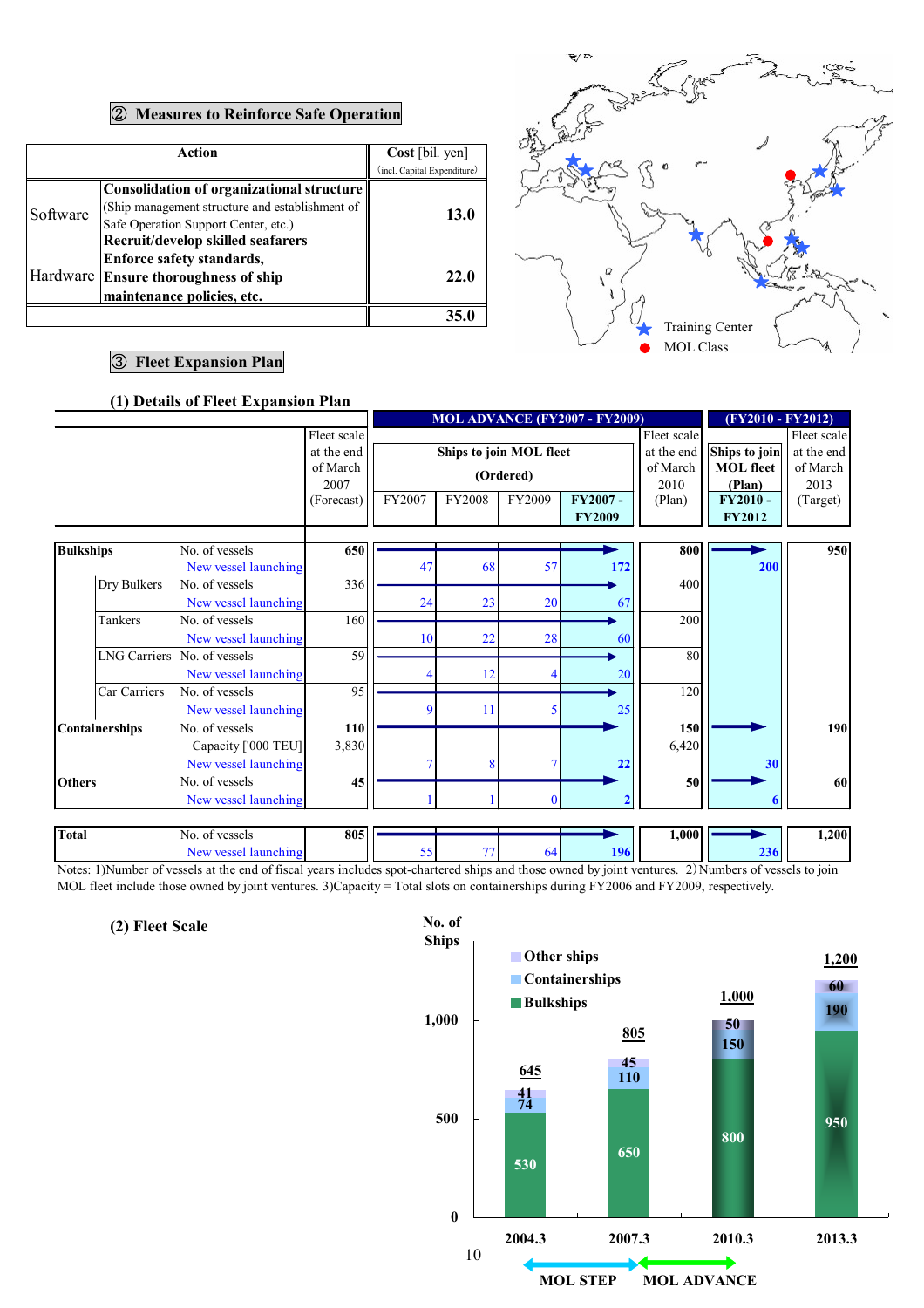

#### **(4) World Seaborne Trade and MOL Groupís Fleet Expansion Plan**



#### **MOL Group's Fleet Growth**

|                  |               | (based on number of vessels) |                |
|------------------|---------------|------------------------------|----------------|
|                  | <b>MOL</b>    | <b>MOL</b>                   |                |
|                  | <b>STEP</b>   | <b>ADVANCE</b>               |                |
|                  | 2004.3        | 2007.3                       | 2010.3         |
|                  | $\sim$ 2007.3 | $\sim$ 2010.3                | $\sim$ 2013.3  |
| <b>Bulkships</b> | 7.0%          | 7.2%                         | 5.9%           |
| Containerships   | 14.0%         | 10.9%                        | 8.2%           |
| Other ships      | $3.2\%$       | 3.6%                         | $6.3\%$        |
| Total            | 7.9%          | 7.4%                         | 6.2%           |
|                  |               |                              | (annual rates) |

Bulkships = Dry Bulk Carriers, Tankers, LNG Carriers Car Carriers

Others ships = Ferries, Domestic Carriers, Passenger Ships

## Sources

Population:UN statistics

Seaborne trade: Results = Fearnley World Seaborne Trade, Estimate = As follows.

- 
-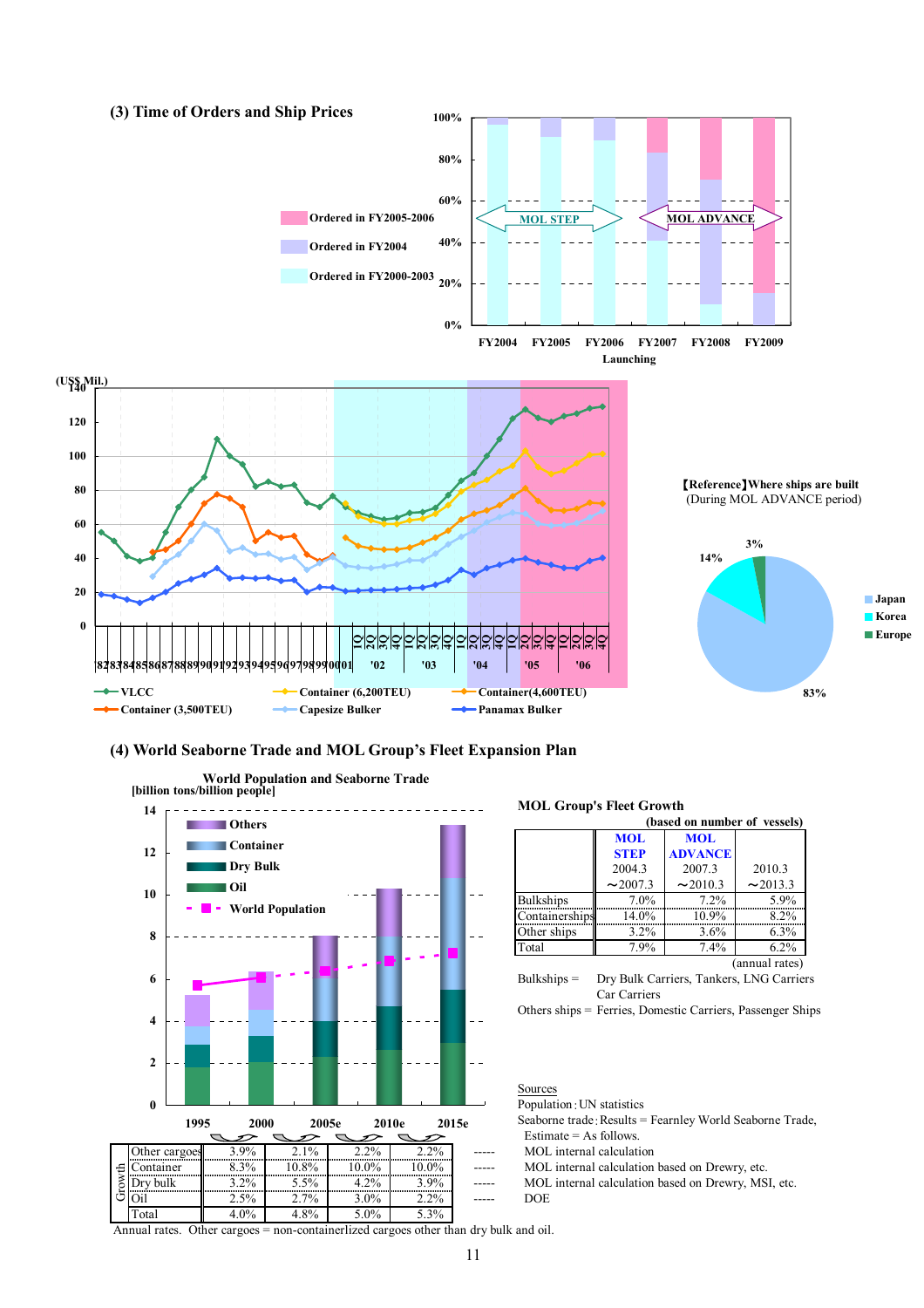#### ④ **Profit Plan**

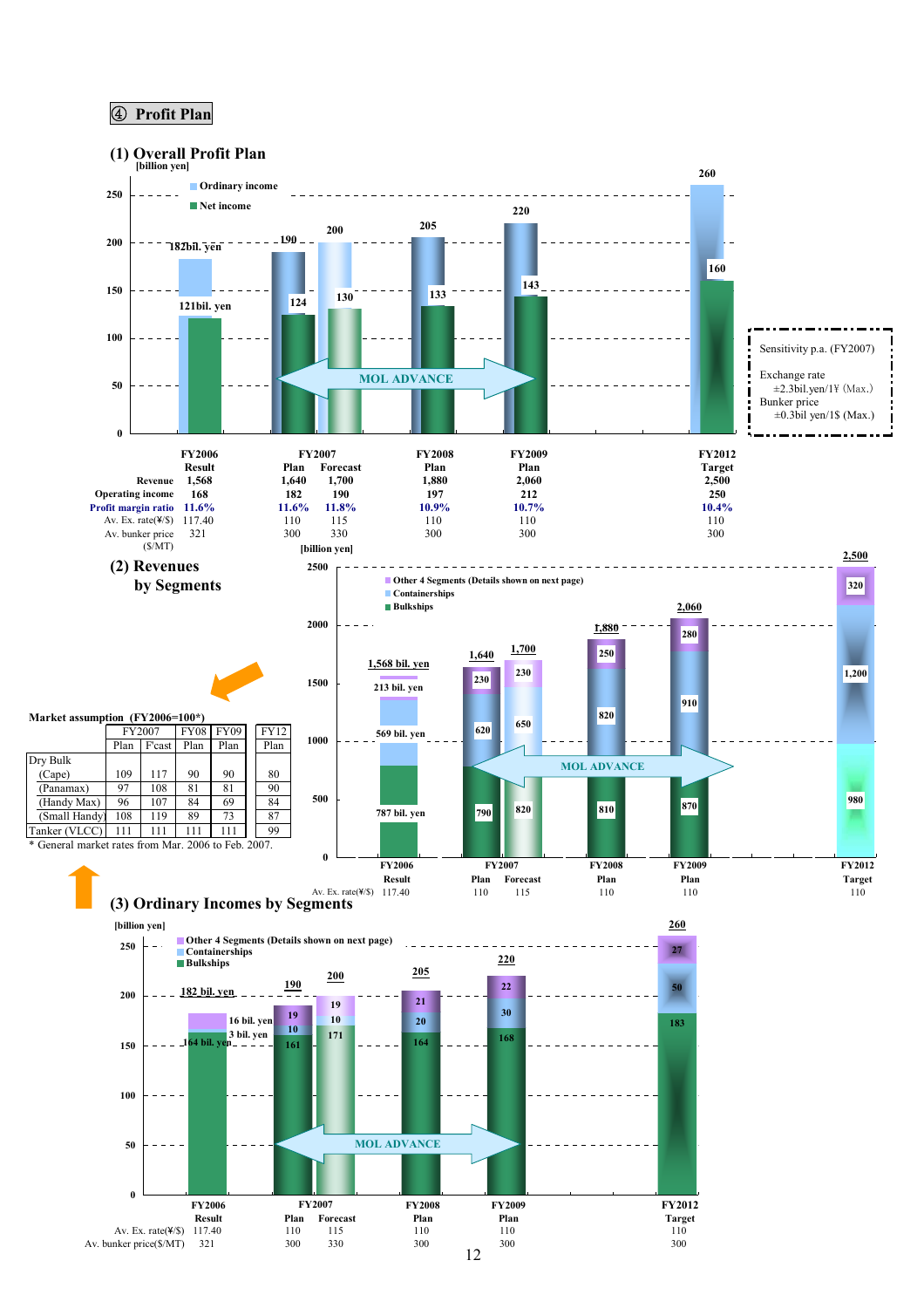#### **(4) Accumulation of Highly Stable Profits**



**Highly stable profit = Firm profit through long-term contracts and projected profit from highly stable businesses (Ordinary income base. As of Mar, 2007\*\*)**

\*\* For FY2006, stable profit is as of beginning of fiscal year (upper part is assumption of exchange rate and bunker price), profit total is forecast as of Feb. 2007 (lower part is assumption of exchange rate and bunker price).

#### **(5) Segment Information**

| n                  |                     | <b>FY2006</b> |                 | <b>FY2007</b>     |          | <b>FY2009</b> | <b>FY2012</b> |
|--------------------|---------------------|---------------|-----------------|-------------------|----------|---------------|---------------|
| (billion yen)      |                     |               | (Plan)          | (Forecast)        | (Plan)   | (Plan)        | (Target)      |
|                    | (A) Revenue         | 787           | 790             | 820               | 810      | 870           | 980           |
| <b>Bulkships</b>   | (B) Ordinary income | 164           | 161             | 171               | 164      | 168           | 183           |
|                    | (B)/(A)             | 20.8%         | $20.4\%$        | 20.9%             | $20.2\%$ | 19.3%         | 18.7%         |
|                    | (A) Revenue         | 569           | 620             | 650               | 820      | 910           | 1,200         |
| Containerships     | (B) Ordinary income | 3             | 10 <sup>1</sup> | 10                | 20       | 30            | 50            |
|                    | (B)/(A)             | 0.6%          | $1.6\%$         | 1.5%              | 2.4%     | 3.3%          | 4.2%          |
|                    | (A) Revenue         | 56            | 66              | 66                | 84       | 105           | 140           |
| Logistics          | (B) Ordinary income |               |                 |                   |          |               | 7             |
|                    | (B)/(A)             | 4.1%          | $3.8\%$         | 3.8%              | 4.2%     | 4.8%          | 5.0%          |
| Ferry&             | (A) Revenue         | 50            | 53              | 53                | 54       | 57            | 65            |
| domestic           | (B) Ordinary income | 0             |                 |                   |          | 3             | 5             |
| transport          | (B)/(A)             | $0.0\%$       | $3.8\%$         | 2.8%              | 4.6%     | $5.3\%$       | $7.7\%$       |
| <b>Associated</b>  | (A) Revenue         | 100           | 102             | 102               | 103      | 109           | 110           |
| businesses         | (B) Ordinary income | 13            | 13 <sup>1</sup> | 13                | 13       | 13            | 14            |
|                    | (B)/(A)             | 13.1%         | $12.7\%$        | 12.7%             | 12.6%    | 11.9%         | 12.3%         |
|                    | (A) Revenue         | 8             |                 |                   |          |               | 5             |
| <b>Others</b>      | (B) Ordinary income |               |                 |                   |          |               | 3             |
|                    | (B)/(A)             | 39.2%         | 33.3%           | 38.9%             | 33.3%    | 27.8%         | 50.0%         |
| <b>Elimination</b> | Revenue             |               |                 |                   |          |               |               |
|                    | Ordinary income     | $\Delta$ 3    | 2 <sup>1</sup>  | $\mathbf{2}$<br>Λ | Δ1       | 2             |               |
|                    | (A) Revenue         | 1,568         | 1,640           | 1,700             | 1,880    | 2,060         | 2,500         |
| Consolidated       | (B) Ordinary income | 182           | 190             | 200               | 205      | 220           | 260           |
|                    | (B)/(A)             | 11.6%         | $11.6\%$        | 11.8%             | 10.9%    | 10.7%         | 10.4%         |

**\* "Revenue" = Revenues from customers, non-consolidated subsidiaries and affiliated companies**

⑤ **Financial Indices** 

#### **(1) Financial Indices (Guideline)**

|                                                         | <b>FY2006</b> | <b>FY2009</b>  |
|---------------------------------------------------------|---------------|----------------|
|                                                         | Forecast      |                |
| Shareholders' equity ratio<br>(Net worth*/Total assets) | 33%           | 40% or more    |
| Gearing ratio**                                         | 1.11          | 1 time or less |
| <b>ROA</b> ***                                          | 7.6%          | 7% or more     |

\* Net worth = Owners' equity

+ Valuation and translation adjustments \*\* Gearing ratio = Interest bearing debt/Net worth \*\*\* ROA = Net income/Average total assets of

at the beginning and end of fiscal year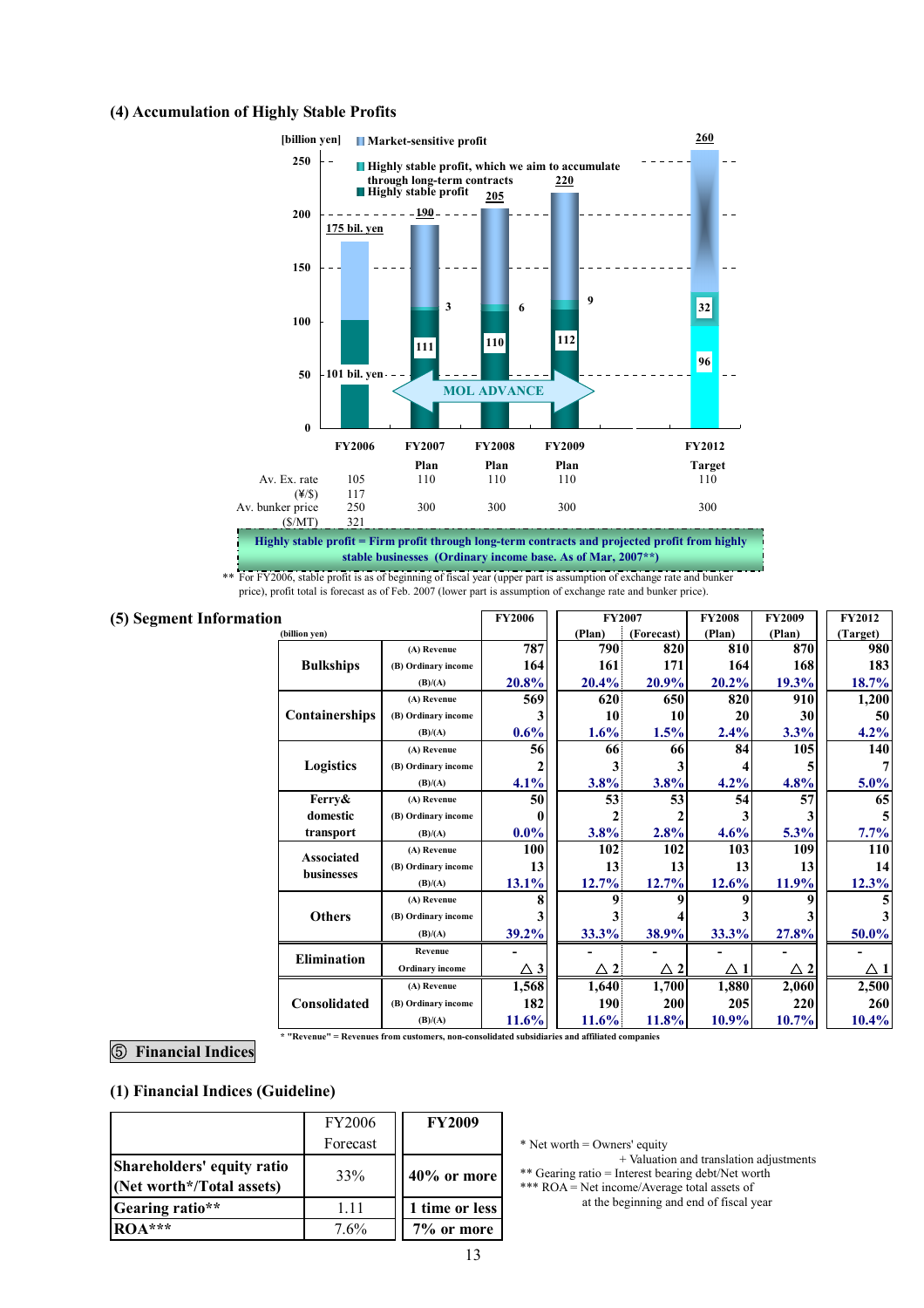## **(2) Capital Expenditure and Cash Flow [billion yen]**













#### ⑥ **Creative Efforts on Cost Reduction**

|                                                                                         |               |               |               | (billion yen) |
|-----------------------------------------------------------------------------------------|---------------|---------------|---------------|---------------|
|                                                                                         | <b>FY2007</b> | <b>FY2008</b> | <b>FY2009</b> | <b>Total</b>  |
| <b>Sales Division</b><br>(Voyage expenses, container expenses, etc.)                    | 6.5           | <b>11.0</b>   | <b>11.0</b>   | 28.5          |
| <b>Administration Division</b><br>(Administration expenses, interest<br>payments, etc.) | 2.5           | 2.0           | 2.0           | 6.5           |
| <b>Total</b>                                                                            | 9.0           | 13.0          | 13.0          | 35.0          |
| <b>MOL(Non-Consolidated)</b>                                                            | 8.0           | 12.0          | 12.5          | 32.5          |
| <b>Group Companies</b>                                                                  | 1.0           | 1.0           | 0.5           | 2.5           |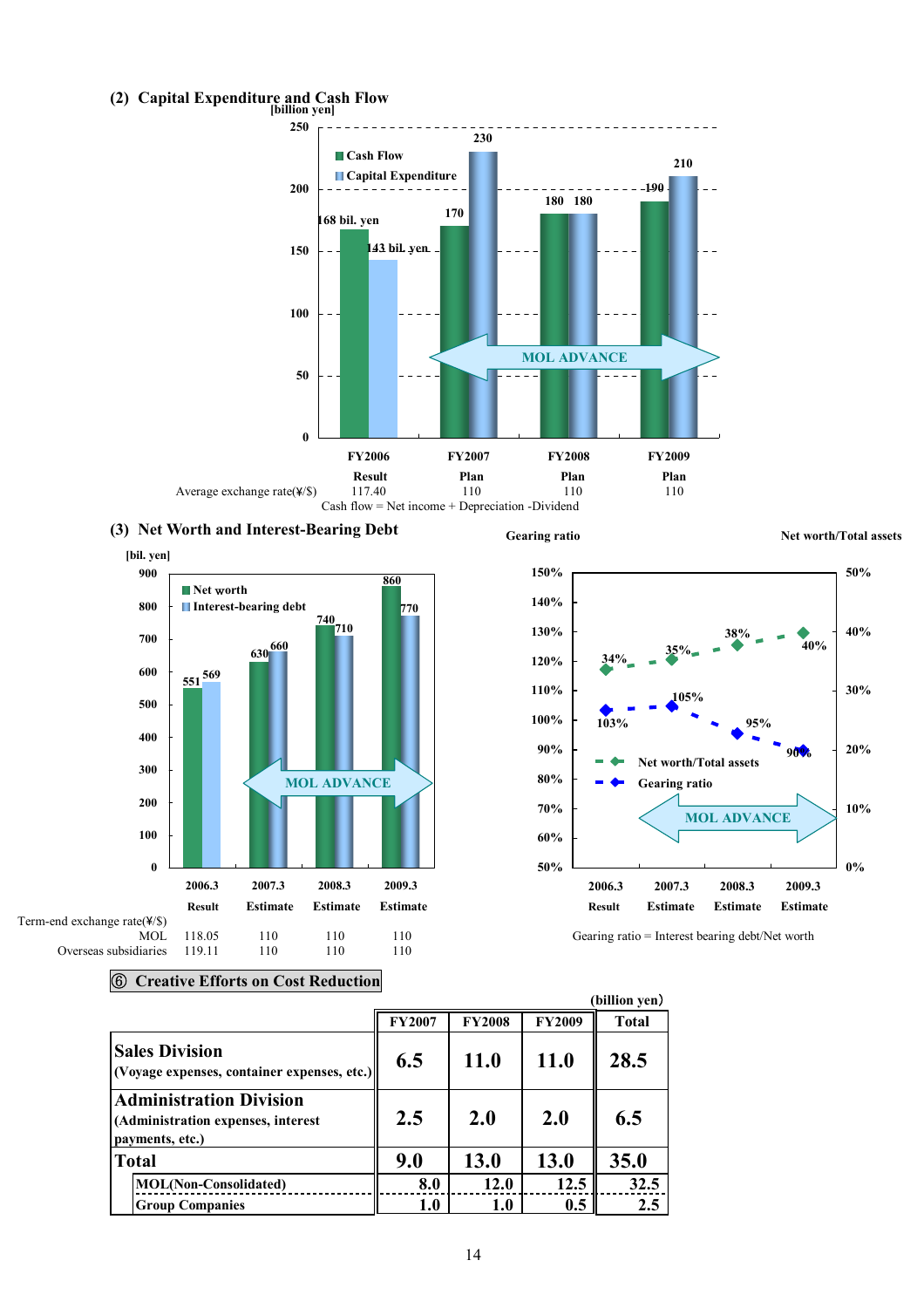## **3. World Seaborne Trade**

#### ① **Total Trade**



Source:Fearnleys Review 2006, etc.



**<sup>\*</sup> MOL internal calculation based on Clarkson Research Studies Autumn 2006 (2005e, 2006e: estimated f igures)**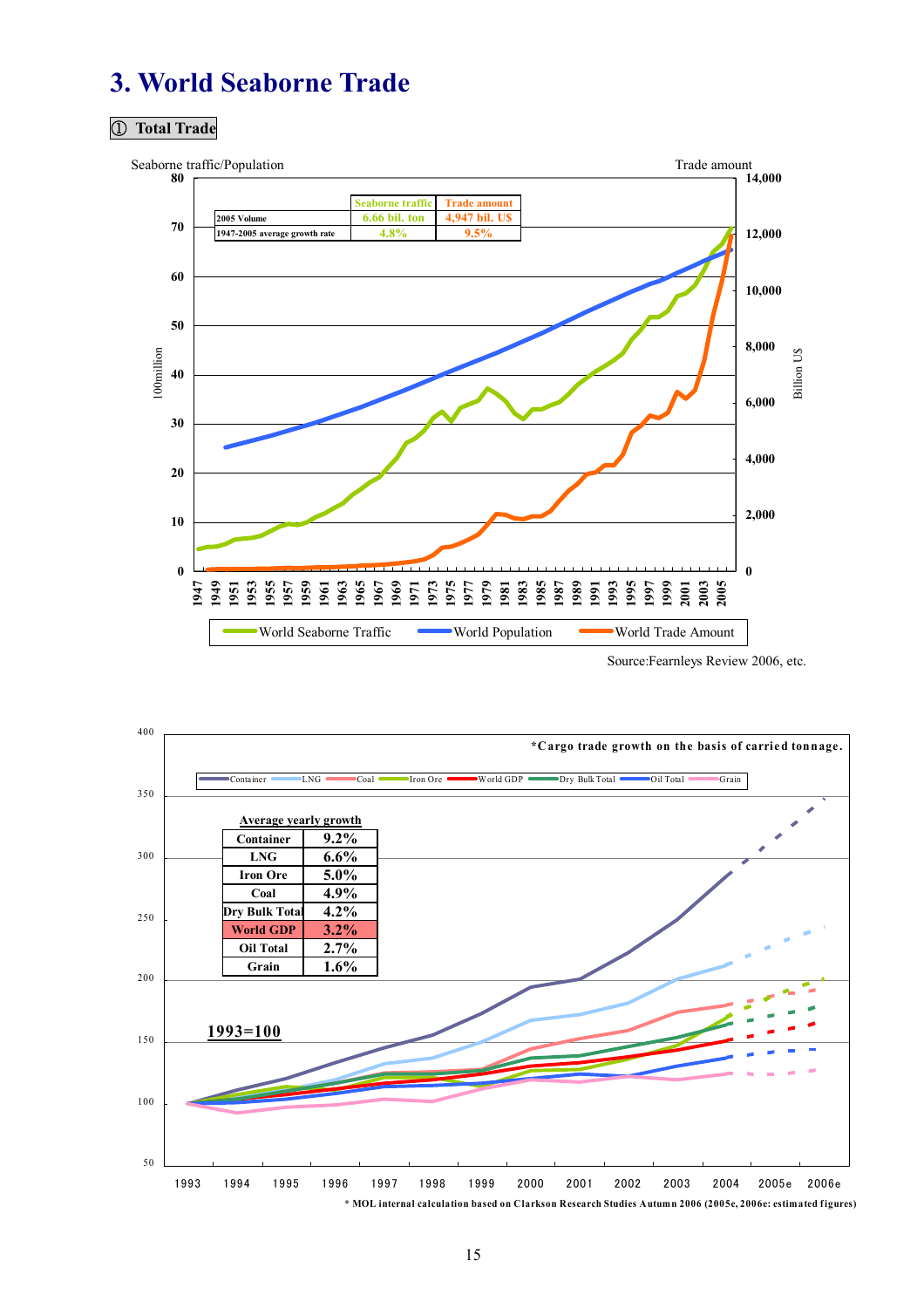



#### ③ **Tankers**





#### ② **Dry Bulkers**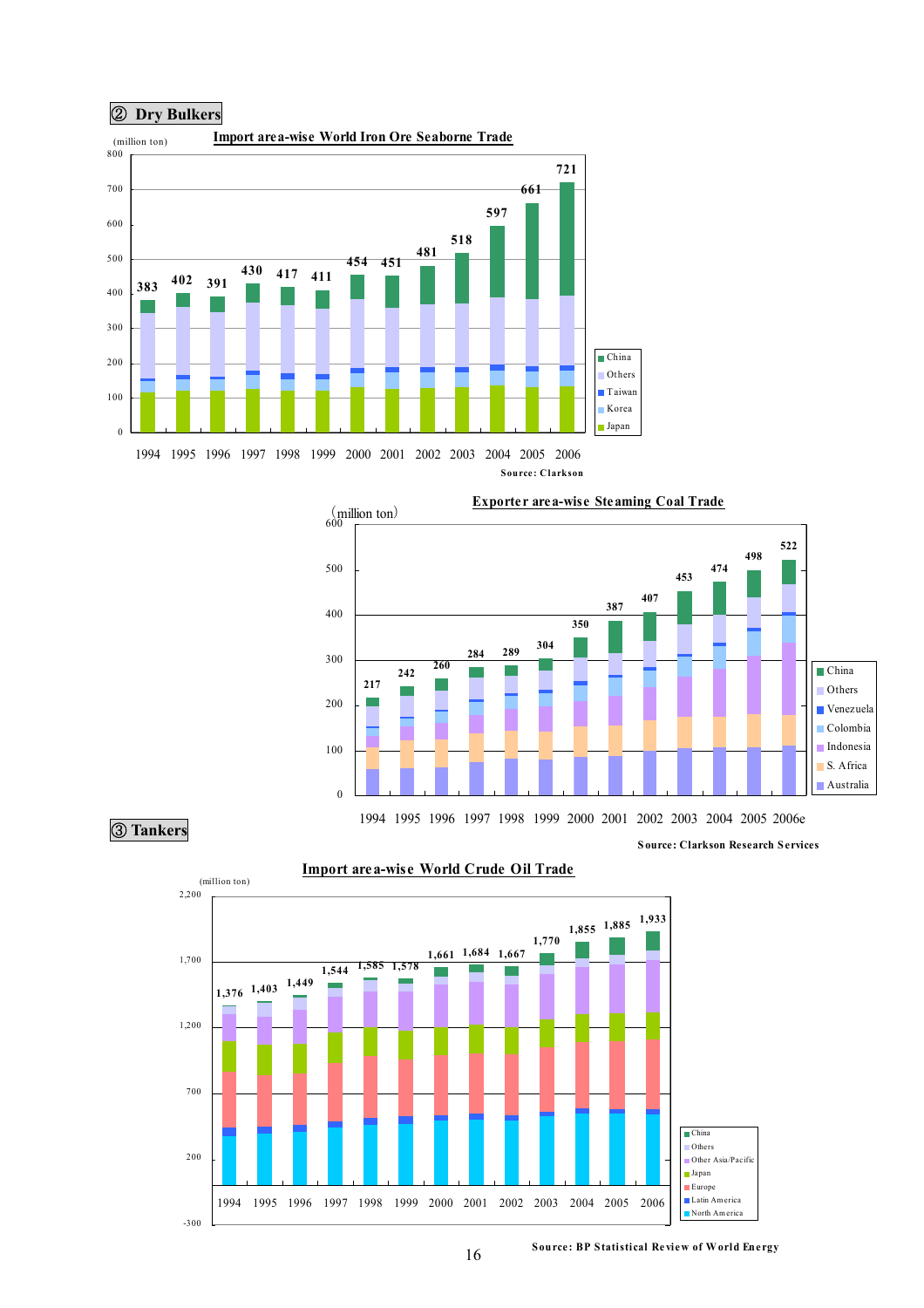



## **\*MO L inte rnal calculation**



#### **Asia/Europe Exporter-wise Cargo Movements**

#### **Source: Piers/JoC, etc.**



**Source: Conference Statistics, etc.**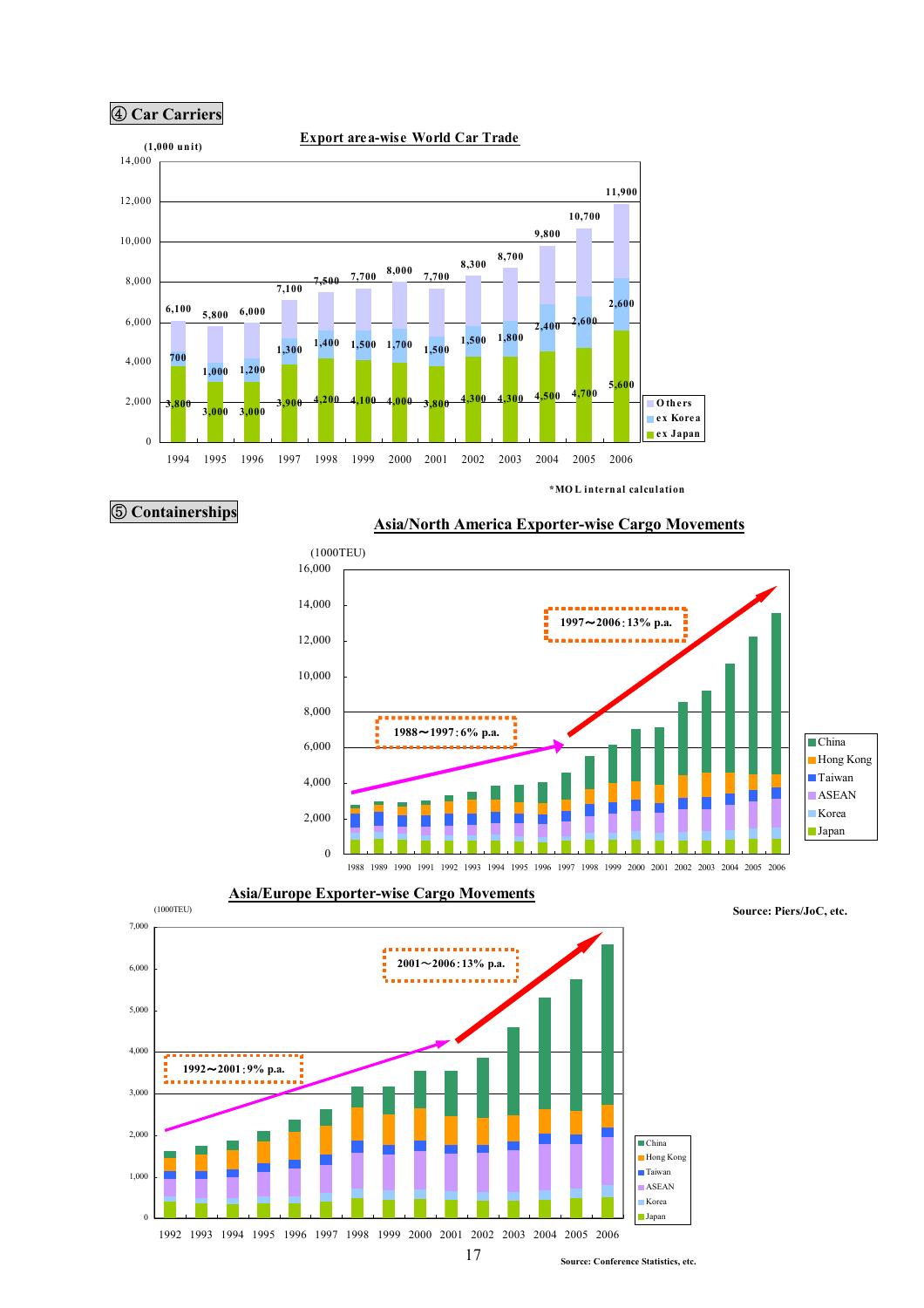## **4. Divisional Information**

#### ① **Revenue Breakdown**

**(1) Dry Bulkersí Revenue Breakdown (FY2006)** 



#### **(2) Tankersí Revenue Breakdown (FY2006)**

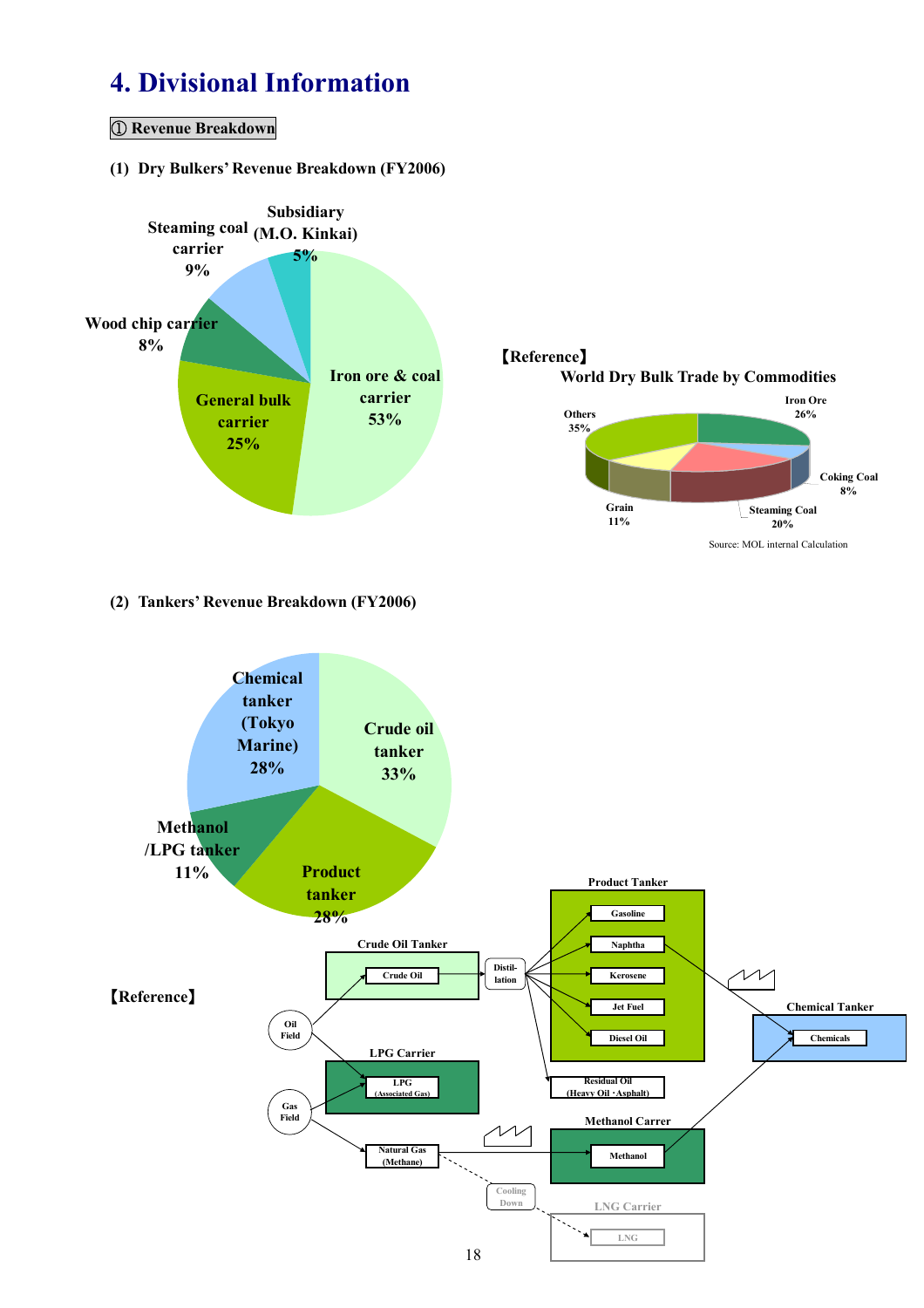#### **(3) Containerships' Capacity by Trades (FY2006)**



| charge, etc.)<br>charge, etc.)                                                                                                                                |                    |
|---------------------------------------------------------------------------------------------------------------------------------------------------------------|--------------------|
| Feeder<br>Vessel expenses<br>expenses<br>(Depreciation + interest,<br>or charterage)<br>Container expenses(capital)<br>Container expenses(Other than capital) | Feeder<br>expenses |

General and administrative expenses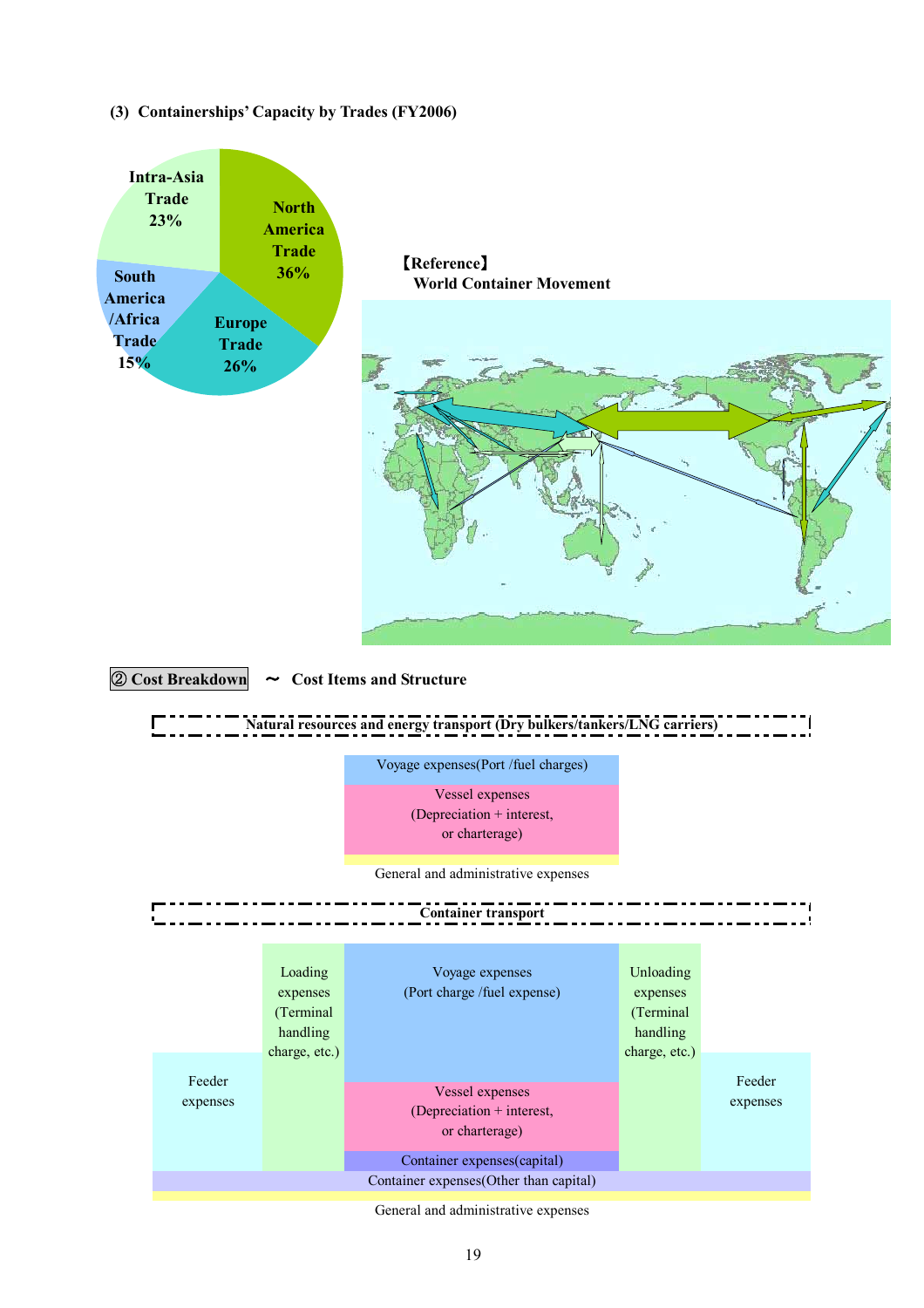#### **Whatís Happening**

#### **(1) Dry Bulkers**

#### **Dry Bulkers Market Since 1987**



#### **World Crude Steel Production**

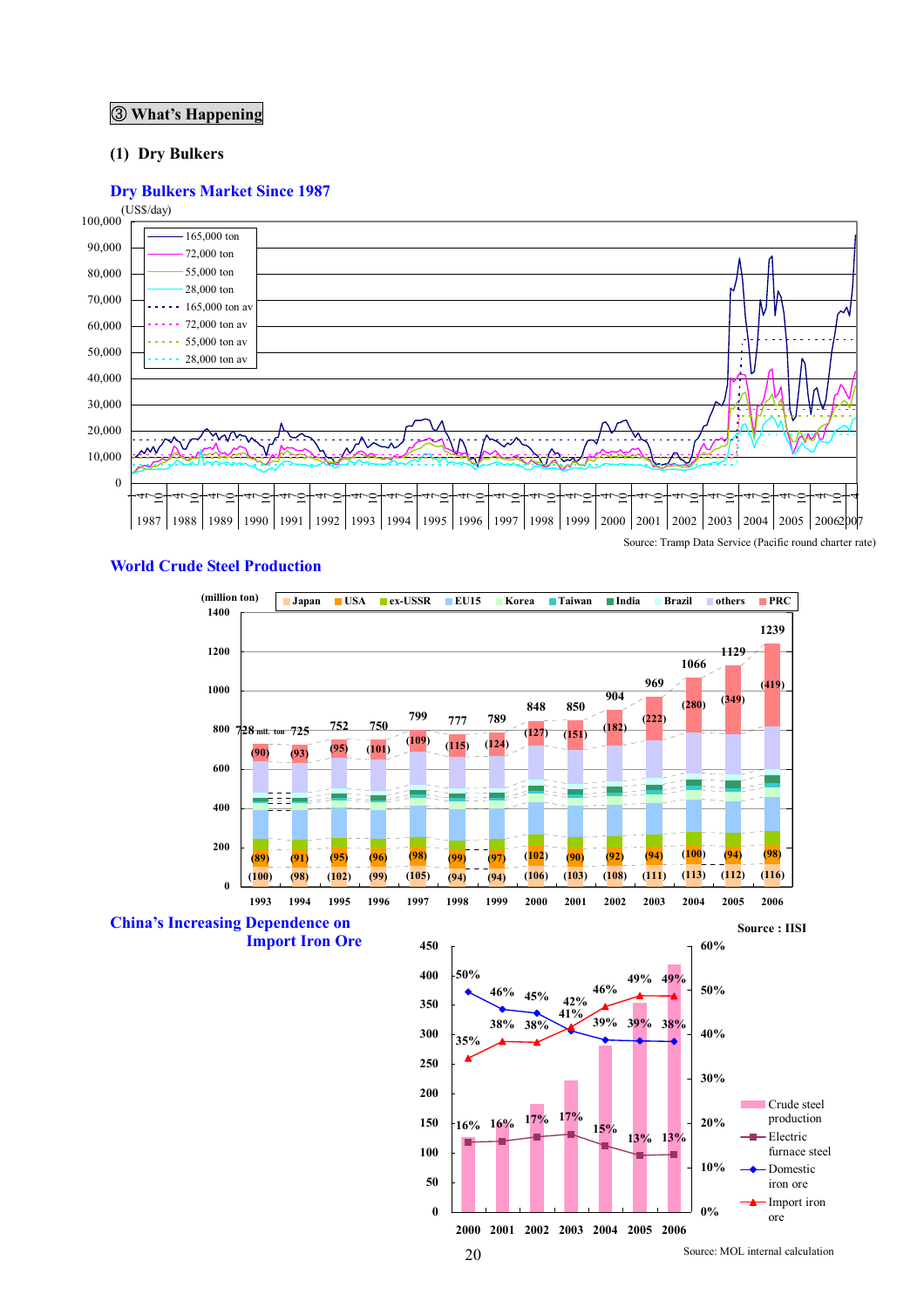

#### **Chinaís Import of Iron Ore by Nations of Origin**

#### **Chinaís Import of Soybean by Nations of Origin**







Source: Ministry of Agriculture, Forestry and fisheries of Japan, etc.

**import**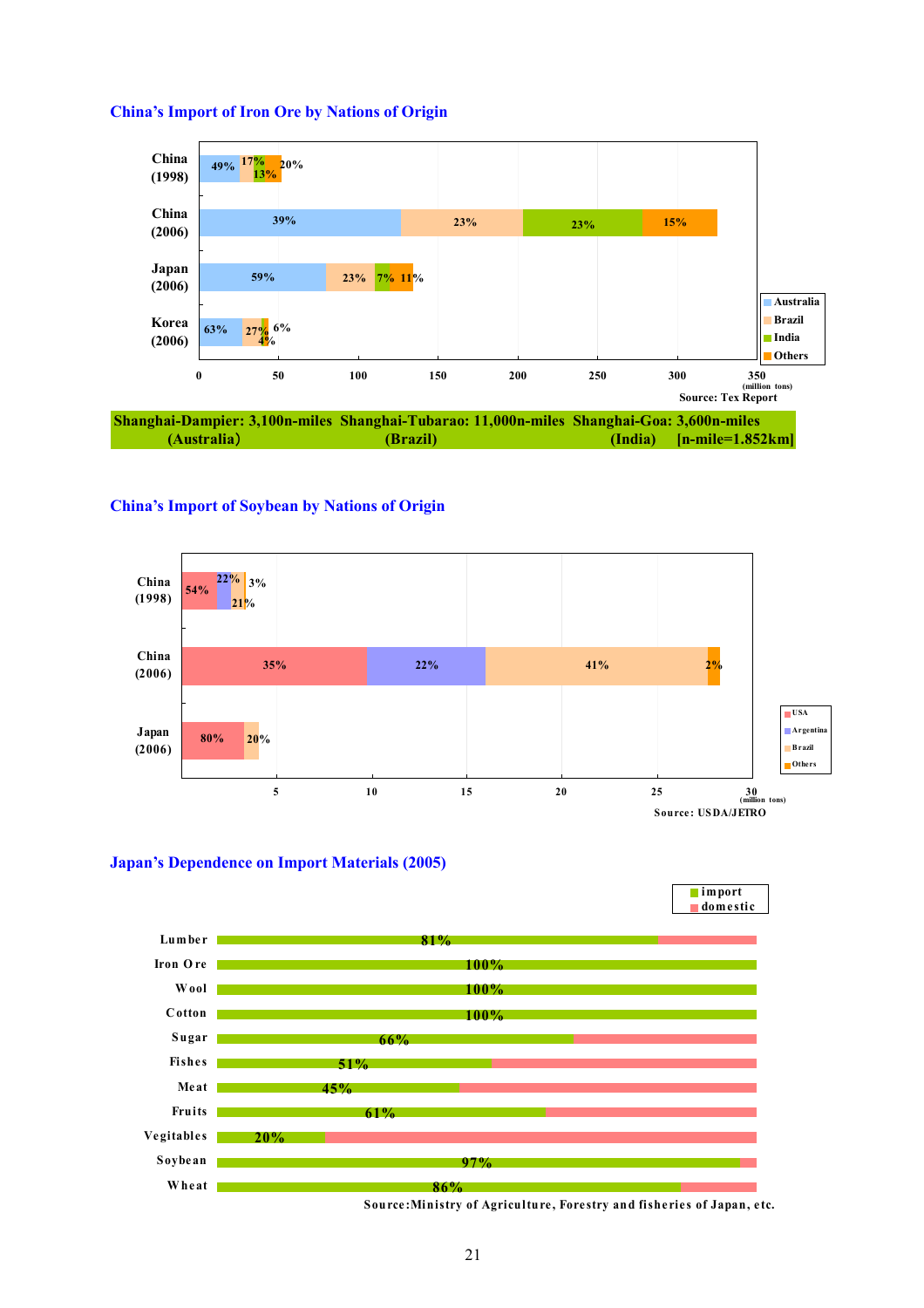



#### **(2) Tankers**

#### **Number of Single Hull and Double Hull VLCCs**



**Source**:**Clarkson "Tanker Resister" 2007 Q1**

(Ref.) The 50th MEPC resolution regarding the adoption of double-hulled structure, which took effect in April 2005) 1)The time limit for operating single-hulled tankers of more than 5,000 dwt shall be brought forward from 2015 to 2010. 2)However, if a nation where a vessel enters a port allows a service life extension based on the results of a Condition Assessment Scheme (CAS) inspection, it may remain in service until 2015, or until its age reaches 25 years, whichever is earlier.

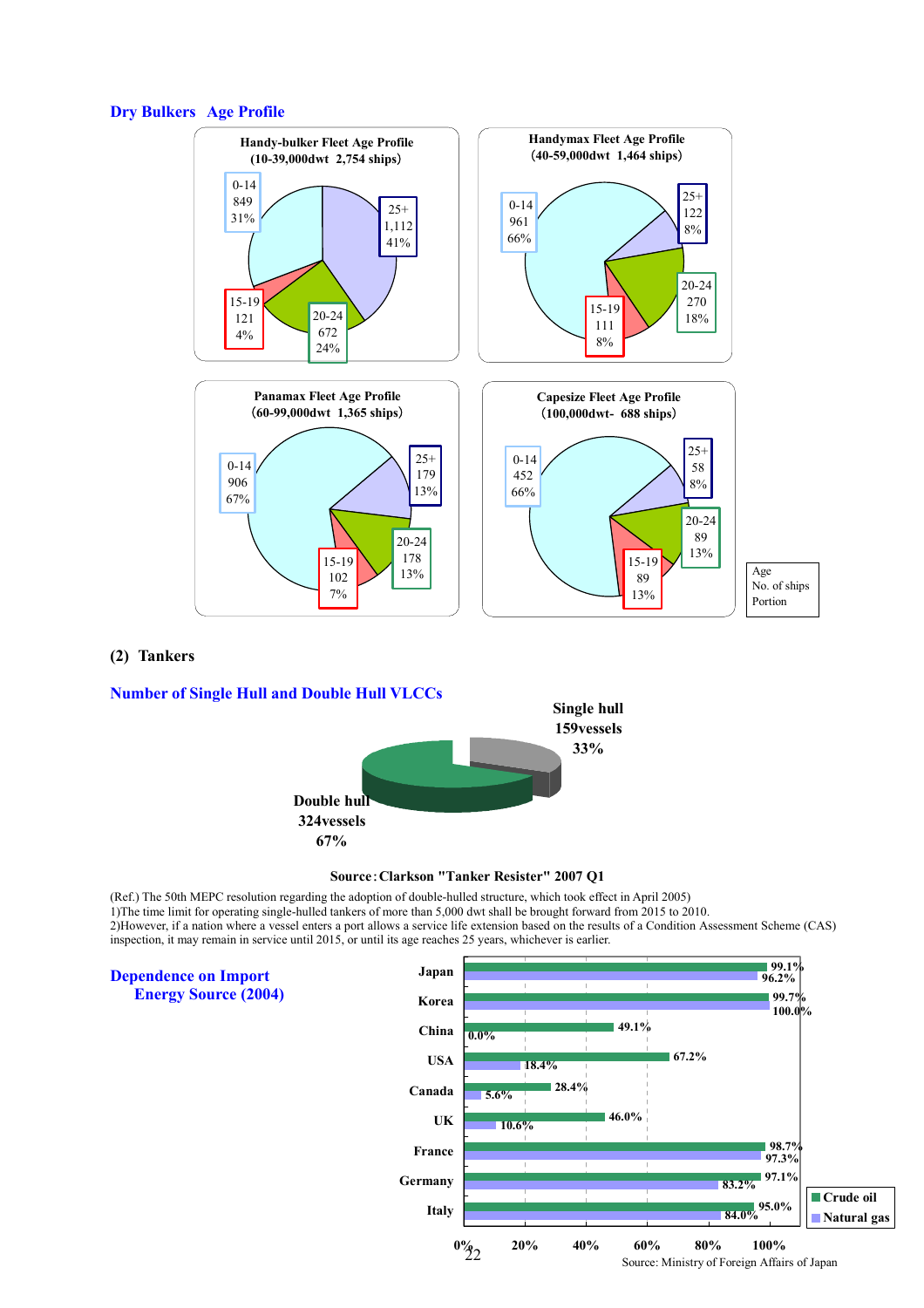

#### **China's Import of Crude Oil by Nations of Origin**





#### **Major Chemical Products Demand Forecast**



Source: DOE/EIA web site

Source: 'METI "Forecast of Global Supply and Demand of Petrochemical Products, FY 2005"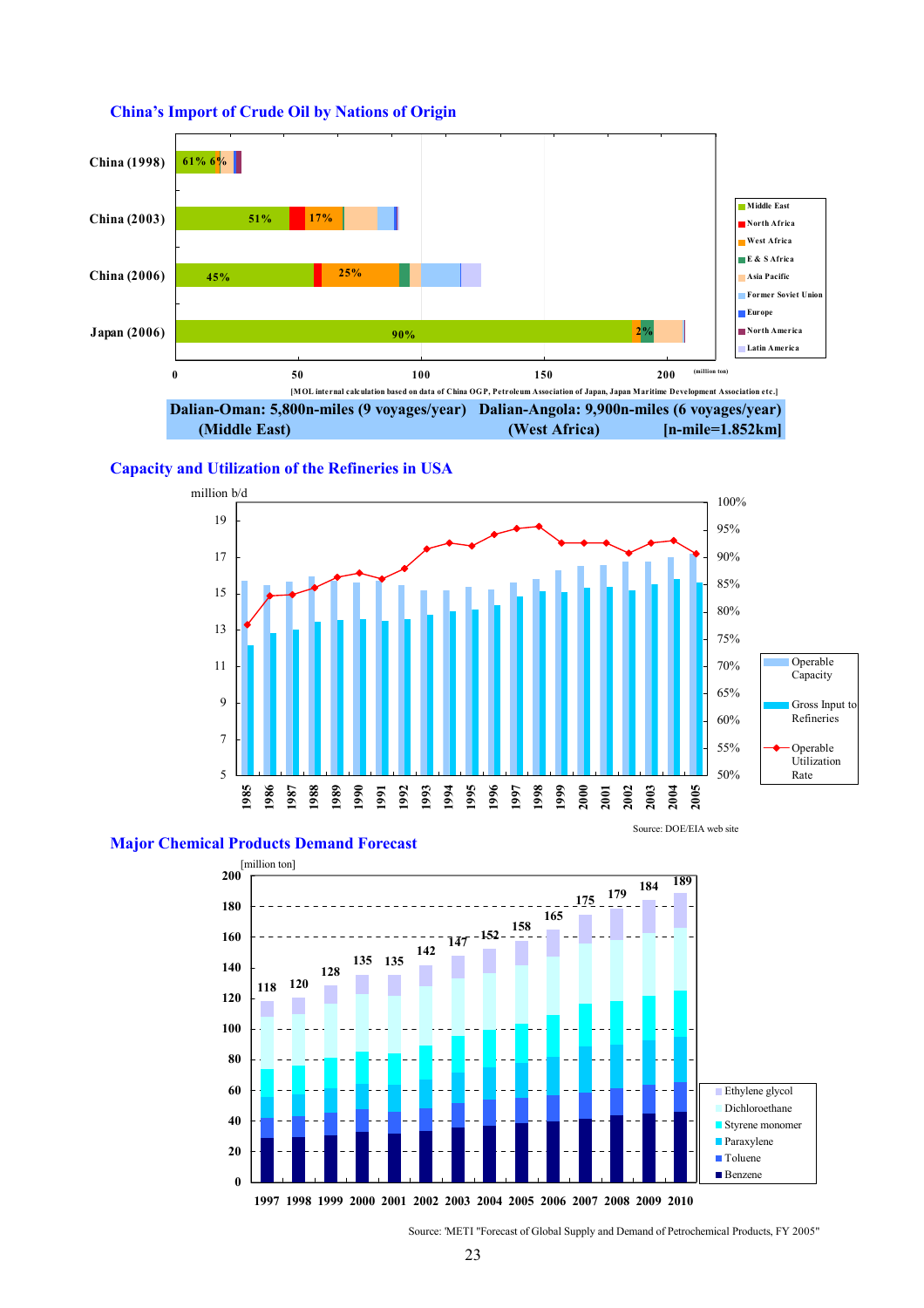#### **(3) Containerships**



#### **Asian Imports Dominate U.S. Consumption**







**Consolidation** 

**Top 20 Containership Operators' Shares in Capacity [TEU]**



**Source: MOL internal calculation based on MDS. (Full-containerships only)**

Capacity growth from Aug '00 Annual growth rate **Comparison of Capacity Growth : Asia /Europe (N.Europe & Mediterranean) [AE] + Transpacific [TP] vs. Other Trades**



#### **M&A in and after 1990s**

24

|      | Names of Companies before M&A |                 | Name of Company after M&A<br>(Parent Company after M&A) |  |  |
|------|-------------------------------|-----------------|---------------------------------------------------------|--|--|
| 1991 | <b>NYK</b>                    | NLS             | <b>NYK</b>                                              |  |  |
| 1993 | A.P.Moller-Maersk             | Canada Maritime | A.P.Moller-Maersk                                       |  |  |
| 1994 | DSR                           | Senetor         | DSR-Senator (-> Senetor)                                |  |  |
| 1997 | P&O Containers                | Nedlloyd        | P&O Nedllovd                                            |  |  |
|      | NOL                           | APL             | <b>NOL</b> [APL]                                        |  |  |
|      | CP Ships                      | Lykes, etc.     | CP Ships                                                |  |  |
| 1998 | Evergreen                     | Llyod Triestino | Evergreen                                               |  |  |
|      | CGM                           | ANL             | CGM                                                     |  |  |
|      | NYK                           | Showa Line      | NYK                                                     |  |  |
| 1999 | A.P.Moller-Maersk             | Sealand         | A.P.Moller-Maersk                                       |  |  |
|      | A.P.Moller-Maersk             | Safmarine       | A.P.Moller-Maersk                                       |  |  |
| 2000 | CMA                           | <b>CGM</b>      | <b>CMA-CGM</b>                                          |  |  |
| 2005 | A.P.Moller-Maersk             | P&O Nedllovd    | A.P.Moller-Maersk                                       |  |  |
|      | TUI [Hapag-Lloyd]             | CP Ships        | TUI [Hapag Lloyd, CP Ships]                             |  |  |
|      | CMA-CGM                       | Delmas          | <b>CMA-CGM</b>                                          |  |  |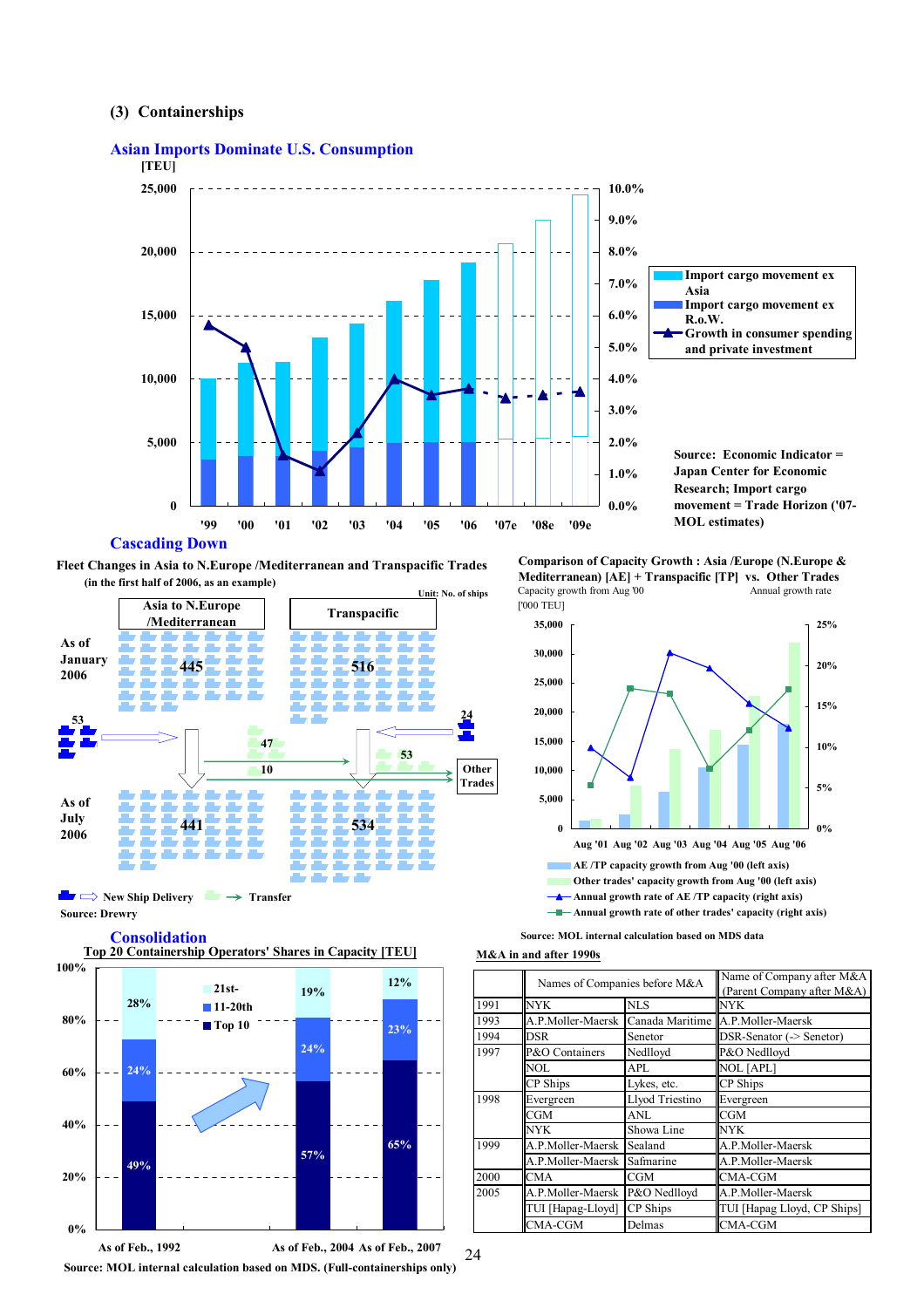## **5. Financial Data**

#### ① **Highlights of Income Statements and Profitability/Efficiency Indices**



#### **(1) Revenues and Assets Turnover**

#### **(2) Operating Income and Operating Income to Sales**



#### **(3) Ordinary Income and Ordinary Income to Sales**

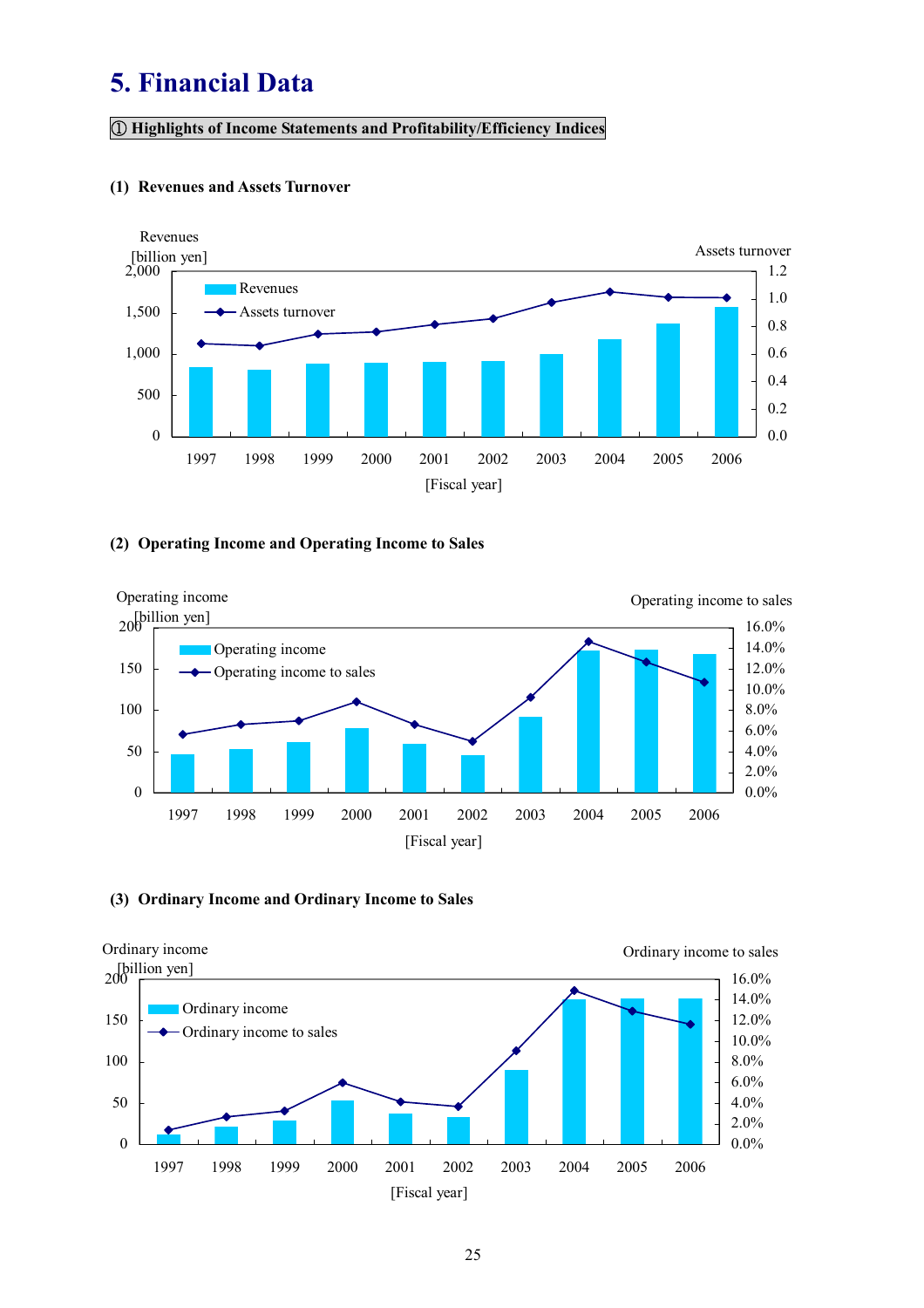#### **(4) Net Income and Net Income to Sales**



**(5) ROE/ROA** 



#### ② **Highlights of Balance Sheets and Stability Indices**

#### **(1) Interest-Bearing Debt, Net Worth and Gearing Ratio**



Interest-bearing debt, Net worth\* [billion yen]

From FY2006: Owners' equity + Valuation and translation adjustment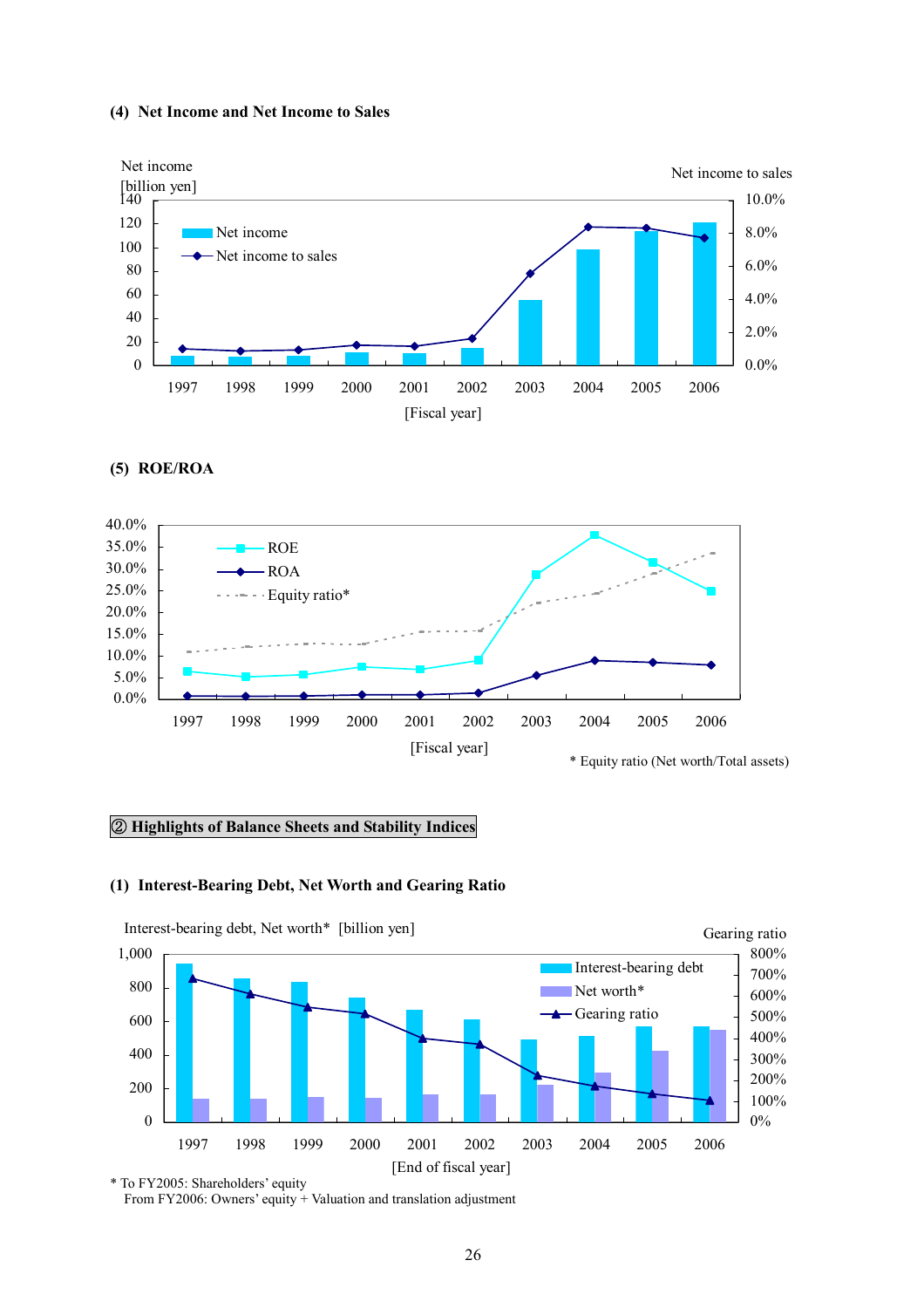

#### **(2) Total Assets, Net Worth and Net Worth/Total Assets**

\* To FY2005: Shareholders' equity From FY2006: Owners' equity + Valuation and translation adjustment

#### **(3) Cash Paid for Interest, Cash Flow from Operating Activities and Interest Coverage Ratio**



Cash paid for interest, Cash flow from operating activities [billion yen] Interest coverage raio

#### ③ **Highlights of Statements of Cash Flows**

#### **(1) Cash Flow from Operating Activities, Cash Flow from Investing Activities and Free Cash Flow**



**Cash flow from operating activities** Cash flow from investing activities  $\rightarrow$  Free cash flow

The company started preparing Consolidated Statements of Cash Flows from FY1999.

Free cash flow : Cash flow from operating activities + Cash flow from investing activities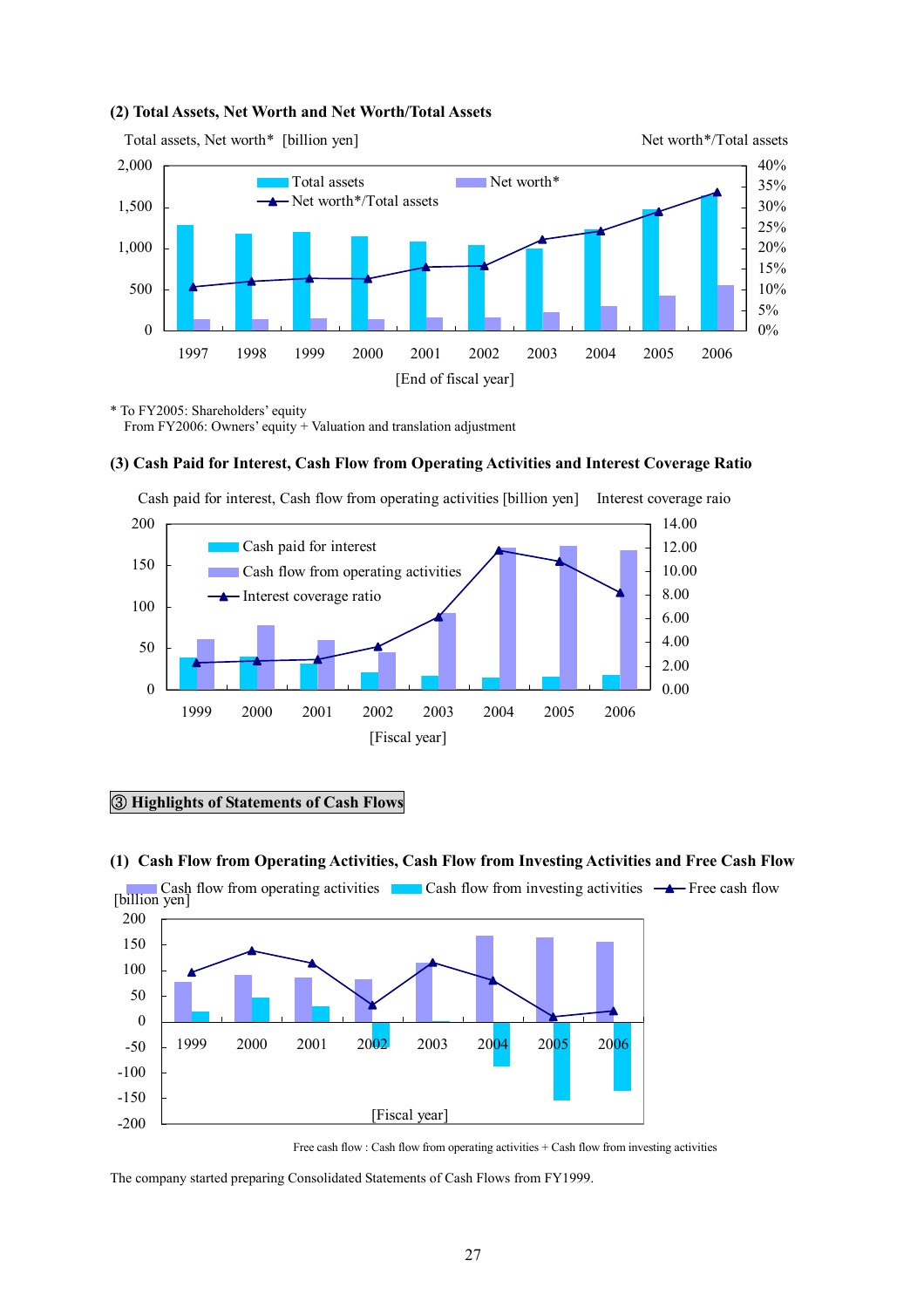#### **(2) Capital Expenditure**



#### ④ **Per Share Value Indicators and Share Price Indices**

#### **(1) Total Net Worth, Earnings and Dividend Per Share**



**(2) EV, EV/EBITDA** 

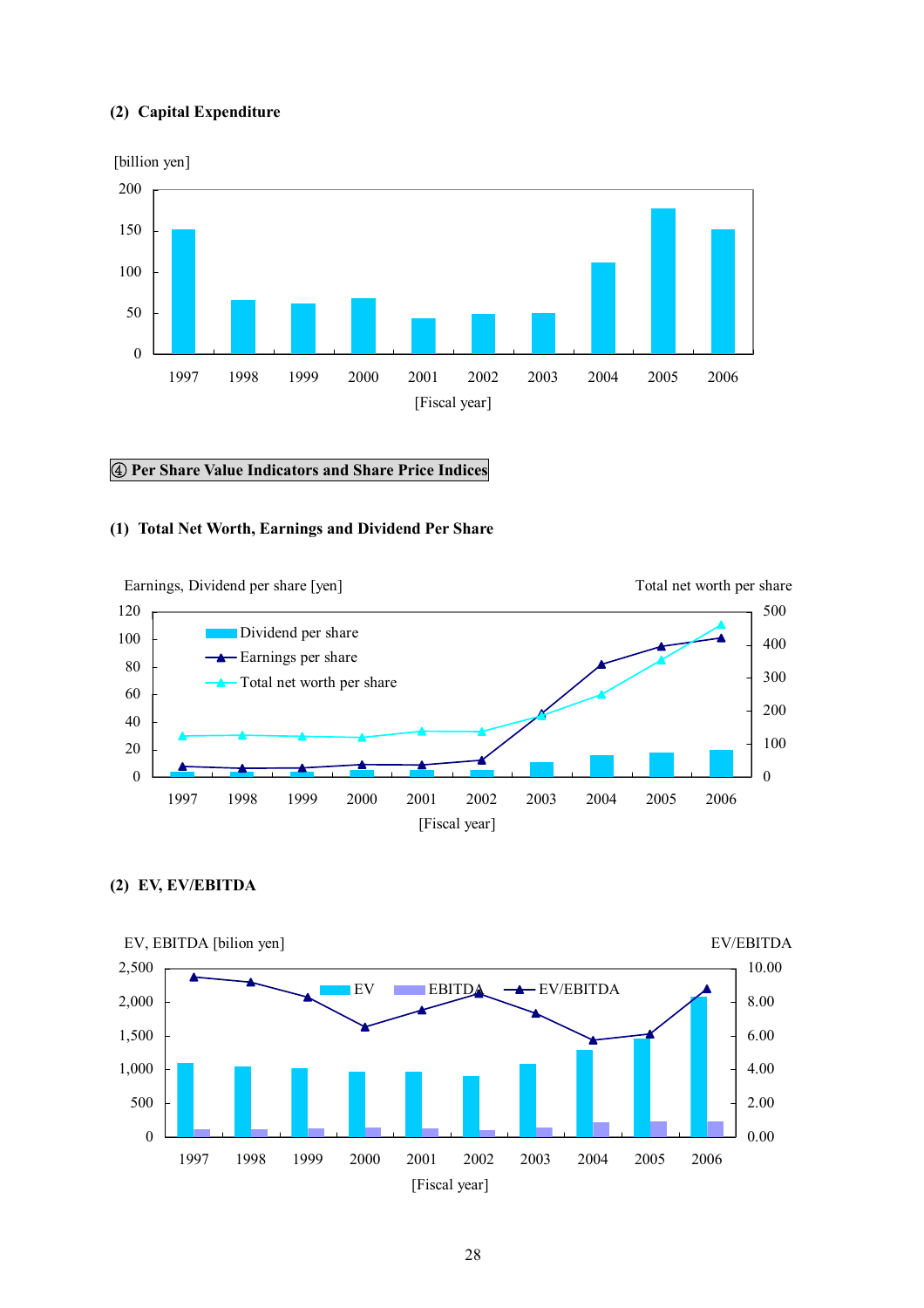#### **[Consolidated Financial Statements]**

|                                                                       |                    |                      |                    |                           |                    |                    |                    |                              |                              | (million yen)                |
|-----------------------------------------------------------------------|--------------------|----------------------|--------------------|---------------------------|--------------------|--------------------|--------------------|------------------------------|------------------------------|------------------------------|
|                                                                       | 98.3.31<br>FY1997  | '99.3.31<br>FY1998*1 | '00.3.31<br>FY1999 | '01.3.31<br><b>FY2000</b> | '02.3.31<br>FY2001 | '03.3.31<br>FY2002 | '04.3.31<br>FY2003 | '05.3.31<br>FY2004           | 06.3.31<br>FY2005            | '07.3.31<br>FY2006           |
| Shipping and other operating revenues                                 | 834.879            | 809,160              | 881,807            | 887,866                   | 903.943            | 910.288            | 997,260            | 1,173,332                    | 1,366,725                    | 1,568,435                    |
| Shipping and other operating expenses                                 | 713,006            | 683,041              | 746,047            | 732,511                   | 761,507            | 787,540            | 824,902            | 917,148                      | 1,101,459                    | 1,300,038                    |
| (Depreciation and amortization)                                       | 67,842)            | 60,387)              | 61,862)            | 69,826)                   | 68,826)            | 60,710)            | 55,334)            | 52,969)                      | 65,699)                      | 68,581)                      |
| General and administrative expenses *2                                | 74,707             | 72,581               | 74,439             | 77,115                    | 82,663             | 77,391             | 80,231             | 84,388                       | 92.272                       | 100,323                      |
| (amortization of consolidation difference)<br>Operating income        | 513)<br>47,164     | 563)<br>53,536       | 582)<br>61,320     | 663)<br>78,239            | 588)<br>59,772     | 446)<br>45,356     | 535)<br>92,126     | $\left( 0\right)$<br>171,794 | $\left( 0\right)$<br>172,992 | $\left( 0\right)$<br>168,073 |
| Non-operating income $*3$                                             | 11,182             | 14,900               | 15,051             | 19,218                    | 12,580             | 11,718             | 17,540             | 20,147                       | 27,356                       | 34,806                       |
| Interests and dividends                                               | $5,481$ $($        | $4,014$ ) $($        | $4,439$ $($        | 3,550                     | $3,372$ )          | $2,840$ $($        | 2,995              | 2,925                        | 4,888)                       | 7,627)                       |
| Profits on sale of securities                                         | $3,211$ $($        | $1,669$ )            | 4,481)             | 6,309                     | 49)                | $0)$ <sup>(</sup>  | $ 0\rangle$        | $\left( 0\right)$            | $ 0\rangle$                  | (0)                          |
| Equity in earnings of affiliated companies                            | 3,473)             | $4,126$ )            | 1,403)             | 3,680)                    | $4,426$ )          | $3,387$ $($        | 6,612              | 11,764)                      | 16,816                       | 16, 171)                     |
| Others                                                                | 2,488)             | 5,089)               | 4,727)             | 5,677)                    | 4,731)             | 5,490)             | 7,932)             | 5,458)                       | 5,650                        | 11,006)                      |
| Non-operating expenses                                                | 46,822             | 46,956               | 47,736             | 44,436                    | 34,971             | 23,669             | 19,111             | 16,963                       | 23,846                       | 20.391                       |
| Interests                                                             | $42,519$ (         | $40,070$ (           | 39,085)            | 39,465)                   | 32,104             | $21,103$ ](        | 16,930)            | 14,562)                      | 15,845)                      | 18,275)                      |
| Losses on sale of securities                                          | 345)               | $2,379$ )            | 1,227              | 28)                       | 25)                | $\left( 0\right)$  | $ 0\rangle$        | $\left( 0\right)$            | $\left( 0\right)$            | $\left( 0\right)$            |
| Others                                                                | 3.958)             | 4,506)               | 7,422)             | 4,942)                    | 2,840)             | 2,566)             | 2,180              | 2,401)                       | 8,000)                       | 2,115                        |
| Ordinary income                                                       | 11,524             | 21,480               | 28,635             | 53,020                    | 37,381             | 33,404             | 90,556             | 174,979                      | 176,502                      | 182,488                      |
| Special profits                                                       | 17,629             | 10,665               | 14,879             | 27,605                    | 7,178              | 6,330              | 12,097             | 6,492                        | 19,286                       | 20,551                       |
| Special losses                                                        | 14,374             | 16,808               | 28,199             | 59,765                    | 19,709             | 14,621             | 12,878             | 26,415                       | 7,499                        | 5,185                        |
| Income before income tax                                              | 14.779             | 15,337               | 15,314             | 20,860                    | 24,850             | 25,114             | 89,775             | 155,057                      | 188,289                      | 197,854                      |
| Corporate income<br>tax.                                              | 8,059              | 8,362                | 6,427              | 19.472                    | 6,100              | 10,871             | 35,346             | 52,587                       | 61,200                       | 63.041                       |
| Corporate income tax adjustment                                       |                    |                      | 529)               | $\triangle$ 7,708)        | 6,632              | .434<br>Δ<br>-1    | 2,151<br>Λ         | 1,205                        | 7,570                        | 7,468                        |
| Profit/ $\text{loss}(\Delta)$ on minority interest                    | $\triangle$ 1.257  | 34                   | 33                 | $\triangle$ 1,846         | 1,572              | 967                | 1.190              | 3.003                        | 5,787                        | 6,403                        |
| Net income                                                            | 8,422              | 7,009                | 8,324              | 10,943                    | 10,544             | 14,709             | 55,390             | 98,261                       | 113,731                      | 120.940                      |
|                                                                       | 115.006            |                      | 123.182            |                           |                    |                    |                    |                              |                              |                              |
| EBITDA *5<br><b>EV/EBITDA</b>                                         | 9.51               | 113,923<br>9.20      | 8.30               | 148,065<br>6.54           | 128,598<br>7.54    | 106,066<br>8.53    | 147,460<br>7.34    | 224,763<br>5.74              | 238,691<br>6.13              | 236,654<br>8.79              |
| <b>Interest Coverage Ratio</b>                                        | 1.2                | 1.4                  | 2.3                | 2.4                       | 2.5                | 3.6                | 6.2                | 11.8                         | 10.8                         | 8.2                          |
| $ROE * 6$                                                             | 6.3%               | 5.0%                 | 5.6%               | 7.4%                      | 6.8%               | 8.9%               | 28.7%              | 37.8%                        | 31.5%                        | 24.8%                        |
| $ROA *7$                                                              | 0.7%               | 0.6%                 | 0.7%               | 0.9%                      | 1.0%               | 1.4%               | 5.4%               | 8.8%                         | 8.4%                         | 7.8%                         |
| Profit margin ratio (ordinary income)                                 | 1.4%               | 2.7%                 | 3.2%               | 6.0%                      | 4.1%               | 3.7%               | 9.1%               | 14.9%                        | 12.9%                        | 11.6%                        |
| Return on assets (ordinary income)                                    | 0.9%               | 1.8%                 | 2.3%               | 4.5%                      | 3.4%               | 3.1%               | 8.8%               | 15.7%                        | 13.1%                        | 11.7%                        |
| Assets turnover                                                       | 0.7                | 0.7                  | 0.7                | 0.8                       | 0.8                | 0.9                | 1.0                | 1.1                          | 1.0                          | 1.0                          |
| Total assets                                                          | 1,286,576          | 1,174,640            | 1,196,474          | 1,140,400                 | 1,079,089          | 1,046,611          | 1,000,205          | 1,232,252                    | 1,470,824                    | 1,639,940                    |
| Current assets                                                        | 276,089            | 230,994              | 239,858            | 255,774                   | 251,387            | 289,644            | 299,544            | 299,835                      | 340,355                      | 405,473                      |
| Tangible fixed assets                                                 | 818,579            | 753,347              | 756,624            | 691,306                   | 619,645            | 569,234            | 477,620            | 665,319                      | 769,902                      | 847,660                      |
| Others                                                                | 191,908            | 190,299              | 199.992            | 193,320                   | 208,057            | 187,733            | 223,041            | 267,098                      | 360,567                      | 386,807                      |
| <b>Total liabilities</b>                                              | 1,148,884          | 1,027,367            | 1,036,561          | 988,685                   | 908,624            | 874,130            | 771,503            | 874,279                      | 978,019                      | 1,018,951                    |
| (Interest-bearing debt)                                               | 943,078            | 857,121              | 833,625            | 744,612                   | 667,719            | 612,646            | 491,693            | 514,131                      | 571,429                      | 569,417                      |
| Current liabilities                                                   | 350,132            | 337,416              | 412,717            | 399,995                   | 375,032            | 423,837            | 398,090            | 429,695                      | 433,022                      | 482,810                      |
| Long-term debt                                                        | 772,427            | 670,362              | 598.998            | 540,158                   | 475,694            | 395,588            | 311,019            | 340.597                      | 399,616                      | 398,533                      |
| Others                                                                | 26,325             | 19,589               | 24,846             | 48,532                    | 57,898             | 54,705             | 62,394             | 103,987                      | 145,381                      | 137,608                      |
| Net worth $*8$<br>Consolidated surplus at the end of the year         | 137,691<br>28,577  | 140,489<br>37,899    | 151,992<br>43,198  | 144,355<br>43,433         | 166,970<br>47,817  | 164,789<br>56,468  | 221,534<br>101,990 | 298,258<br>182,143           | 424,460<br>275,688           | 550,763<br>375,443           |
| Gearing Ratio *9                                                      | 685%               | 610%                 | 548%               | 516%                      | 400%               | 372%               | 222%               | 172%                         | 135%                         | 103%                         |
| Debt Equity Ratio                                                     | 8.3                | 7.3                  | 6.8                | 6.8                       | 5.4                | 5.3                | 3.5                | 2.9                          | 2.3                          | 1.9                          |
| <b>Equity Ratio</b>                                                   | 10.7%              | 12.0%                | 12.7%              | 12.7%                     | 15.5%              | 15.7%              | 22.1%              | 24.2%                        | 28.9%                        | 33.6%                        |
| Free cash flows $(a) - (b)$ ]                                         | $\triangle$ 76,187 | 1,825                | 14,598             | 22,321                    | 41,274             | 33,382             | 64,044             | 55,991                       | $\triangle$ 13,312           | 4,238                        |
| Cash flows from operating activities (a) $*10$                        | 76,264             | 67,396               | 76,577             | 91,019                    | 85,015             | 82,875             | 114,592            | 167,896                      | 163,914                      | 156,418                      |
| Capital expenditure (b)                                               | 152,451            | 65,571               | 61,979             | 68,698                    | 43,741             | 49,493             | 50,548             | 111,905                      | 177,226                      | 152,180                      |
| Earning per share                                                     | 7.61               | 6.33                 | 6.77               | 9.01                      | 8.76               | 12.16              | 46.14              | 81.99                        | 94.98                        | 101.20                       |
| Shareholders' equity per share                                        | 124.28             | 126.81               | 123.63             | 119.88                    | 138.78             | 137.44             | 185.06             | 249.53                       | 354.95                       | 460.78                       |
| Dividend per share (non-consolidated)                                 | 4                  | 4                    |                    | 5                         | 5                  | 5                  | 11                 | 16                           | 18                           | 20                           |
| Cash flow per share                                                   | 68.8               | 60.8                 | 62.3               | 75.6                      | 70.7               | 69.2               | 95.8               | 140.6                        | 137.1                        | 130.9                        |
| Number of shares issued and outstanding at the end<br>of the year *11 | 1,107,917,146      | 1,107,917,146        | 1,229,410,445      | 1,205,410,445             | 1,203,344,220      | 1,200,874,262      | 1,198,917,280      | 1,195,388,101                | 1,196,339,510                | 1,196,031,158                |

\*1: FY1999 to present: total figure of MOL and ex-Navix

\*2: Prior to FY1998: "General and administrative expenses" excluding "Amortization of consolidation difference"

\* 3: Prior to FY1998: "Non-operating income" excluding "Equity in earnings of affiliated companies"

\* 4: Prior to FY1998: "Corporate income tax, residents tax and enterprise tax" excluding "enterprise tax"

 $*5$ : EBITDA = "Operating income" + "Depreciation and amortization"

\*6: ROE = Net income/Average shareholdersí equity of at the beginning and the end of the fiscal year

\* 7: ROA = Net income / Average total assets of at the beginning and the end of the fiscal year \*8: Prior to FY2006: "Net worth" = "Sharholders' equity

\*8: Prior to FY2006: "Net worth" = "Sharholders' equity"<br>\*9: Georing Batio = Interest-bearing debt/ Net worth

 $\mbox{Gearing Ratio} = \mbox{Interest-bearing debt/ Net worth}$ 

\*10: Prior to FY1999: "Cash flows from operating activities" = "Net income" + "Depreciation and amortization

\*11 Prior to FY2001: "Number of shares issued and outstanding at the end of the year" excluding "Treasury shares"

This table and the first table on the next page are available for download from http://www.mol.co.jp/ir-e/financial/download.html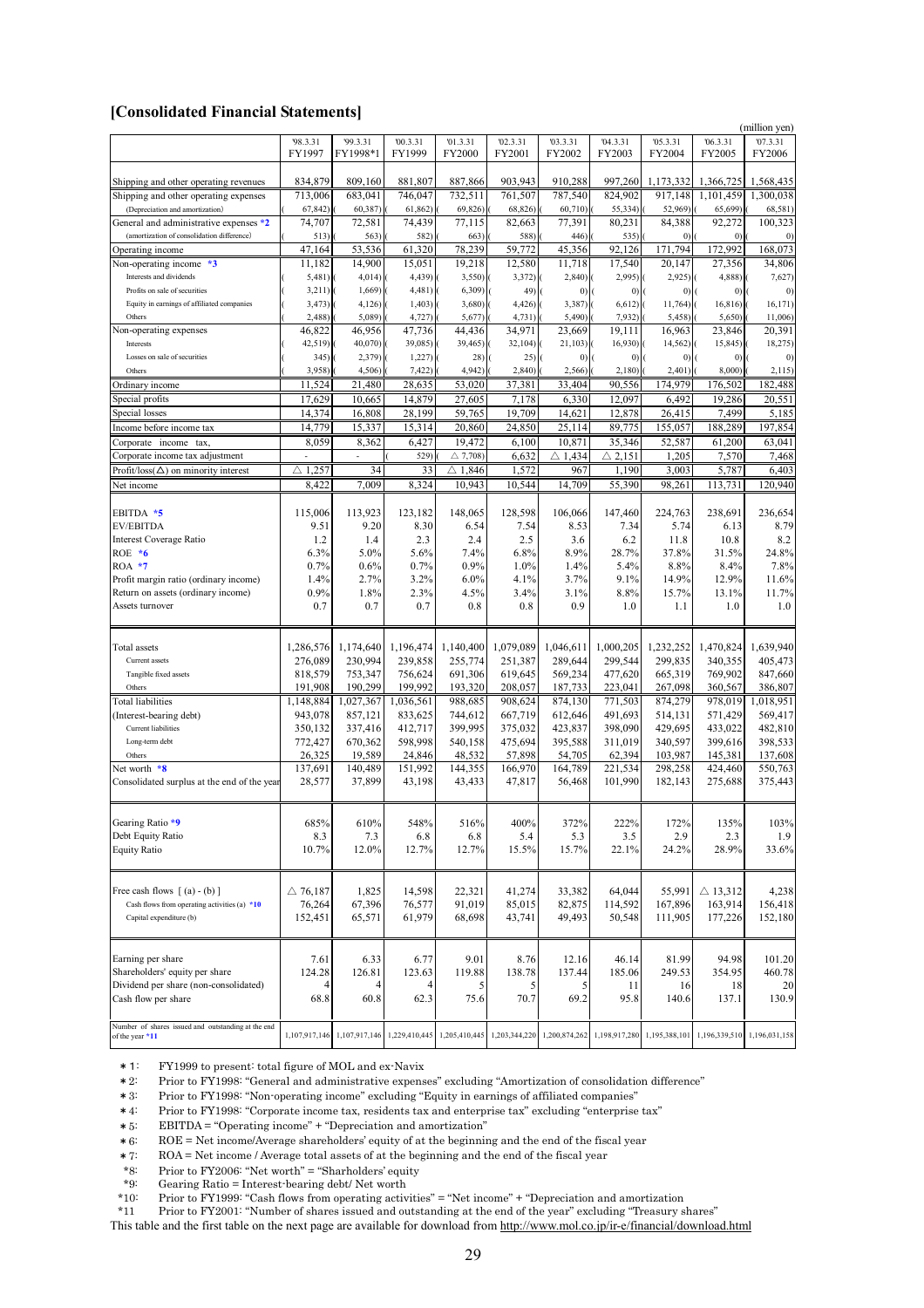#### **[Consolidated Segment Information]** (**FY2003-2006**)

|                            |                 |           |                 |                |                 |                   |                 |                   |         |                |                 | (million yen) |
|----------------------------|-----------------|-----------|-----------------|----------------|-----------------|-------------------|-----------------|-------------------|---------|----------------|-----------------|---------------|
|                            | '04.3.31        | '05.3.31  |                 |                | '06.3.31        |                   |                 |                   |         | '07.3.31       |                 |               |
|                            | FY2003          | FY2004    |                 |                | FY2005          |                   |                 |                   |         | FY2006         |                 |               |
|                            |                 |           | 1Q              | 2Q             | 3Q              | 4Q                |                 | 1Q                | 2Q      | 3Q             | 4Q              |               |
| <b>Revenues</b>            |                 |           |                 |                |                 |                   |                 |                   |         |                |                 |               |
| <b>Bulkships</b>           | 494,628         | 596,638   | 155,365         | 161,666        | 179,069         | 180,222           | 676,322         | 185,599           | 189,034 | 203,080        | 209,326         | 787,039       |
| Containerships             | 344,901         | 399,140   | 103,845         | 114,129        | 149,033         | 121,225           | 488,232         | 132,763           | 144,841 | 146,677        | 144,309         | 568,590       |
| Logistics                  | 53,033          | 58,019    | 14,521          | 15,107         | 17,603          | 16,454            | 63,685          | 13,787            | 13,690  | 14,865         | 13,228          | 55,570        |
| Ferry/Domestic Shipping    | 42,122          | 45,350    | 11,799          | 12,753         | 11,622          | 10,597            | 46,771          | 11,950            | 13,877  | 11,211         | 12,810          | 49,848        |
| <b>Associated Business</b> | 54,572          | 66,616    | 21,338          | 22,823         | 20,646          | 22,646            | 87,453          | 24,947            | 25,264  | 24,518         | 24,940          | 99,669        |
| Others                     | 8,001           | 7,566     | 1,444           | 1,605          | 1,730           | $\triangle$ 520   | 4,259           | 1,595             | 2,170   | 1,874          | 2,077           | 7,716         |
| Total                      | 997,260         | 1,173,332 | 308,315         | 328,084        | 379,703         | 350,623           | 1,366,725       | 370,643           | 388,875 | 402,225        | 406,692         | 1,568,435     |
| Elimination                |                 |           |                 |                |                 |                   |                 |                   |         |                |                 |               |
| Consolidated               | 997,260         | 1,173,332 | 308,315         | 328,084        | 379,703         | 350,623           | 1,366,725       | 370,643           | 388,875 | 402,225        | 406,692         | 1,568,435     |
|                            |                 |           |                 |                |                 |                   |                 |                   |         |                |                 |               |
| <b>Operating Income</b>    |                 |           |                 |                |                 |                   |                 |                   |         |                |                 |               |
| <b>Bulkships</b>           | 66,688          | 112,469   | 31,615          | 25,913         | 33,514          | 34,546            | 125,588         | 29,793            | 37,275  | 42,053         | 44,860          | 153,981       |
| Containerships             | 23,434          | 54,219    | 11,130          | 19,350         | 5,790           | $\triangle$ 1,713 | 34,557          | $\triangle$ 3,103 | 307     | 458            | $\triangle$ 615 | (2,953)       |
| Logistics                  | $\triangle$ 144 | 838       | 230             | 307            | 402             | 261               | 1,200           | 290               | 147     | 608            | 381             | 1,426         |
| Ferry/Domestic Shipping    | 533             | 1,287     | 77              | 642            | $\triangle$ 117 | $\triangle$ 295   | 307             | $\triangle$ 219   | 853     | $\triangle 22$ | $\triangle$ 152 | 460           |
| <b>Associated Business</b> | 2,694           | 5,130     | 2,926           | 2,860          | 2,903           | 2,571             | 11,260          | 2,860             | 2,708   | 3,194          | 2,898           | 11,660        |
| Others                     | 2,360           | 1,535     | 1,286           | 351            | 1.207           | 1,686             | 4,530           | 1,149             | 1,562   | 741            | 1.934           | 5,386         |
| Total                      | 95,567          | 175,479   | 47,267          | 49,424         | 43.698          | 37,055            | 177,444         | 30,771            | 42,854  | 47,030         | 49,306          | 169,961       |
| Elimination                | (3,440)         | (3,684)   | (859)           | (562)          | (1, 391)        | (1,639)           | (4, 451)        | 962               | (1,627) | 335            | (1, 558)        | (1,888)       |
| Consolidated               | 92,126          | 171,794   | 46,408          | 48,861         | 42,307          | 35,416            | 172,992         | 31,734            | 41,225  | 47,366         | 47,748          | 168,073       |
|                            |                 |           |                 |                |                 |                   |                 |                   |         |                |                 |               |
| <b>Ordinary Income</b>     |                 |           |                 |                |                 |                   |                 |                   |         |                |                 |               |
| <b>Bulkships</b>           | 61,632          | 115,078   | 35,050          | 28,067         | 35,879          | 36,350            | 135,346         | 31,809            | 38,878  | 44,275         | 48,618          | 163,580       |
| Containerships             | 24,808          | 55,557    | 11,638          | 19,711         | 6,564           | $\triangle$ 428   | 37,485          | $\triangle$ 2,030 | 1,067   | 1,582          | 2,531           | 3,150         |
| Logistics                  | $\triangle$ 196 | 907       | 282             | 365            | 785             | 618               | 2,050           | 377               | 358     | 822            | 699             | 2,256         |
| Ferry/Domestic Shipping    | 111             | 183       | $\triangle$ 136 | 525            | $\triangle$ 99  | $\triangle$ 392   | $\triangle$ 102 | $\triangle$ 424   | 676     |                | $\triangle$ 237 | 19            |
| <b>Associated Business</b> | 2,905           | 4,987     | 3,015           | 3,414          | 3,461           | 2,629             | 12,519          | 3,453             | 3,000   | 3,566          | 3,054           | 13,073        |
| Others                     | 3,417           | 1,958     | 1,136           | $\triangle 24$ | 677             | 860               | 2,649           | 1,007             | 723     | 115            | 1,181           | 3,026         |
| Total                      | 92,678          | 178,673   | 50,987          | 52,059         | 47,267          | 39,635            | 189,948         | 34,192            | 44,704  | 50,365         | 55,845          | 185,106       |
| Elimination                | (2, 122)        | (3,694)   | (1,761)         | (2,831)        | (4,974)         | (3,879)           | (13, 445)       | 1,189             | (1,616) | (157)          | (2,034)         | (2,618)       |
| Consolidated               | 90,556          | 174,979   | 49,225          | 49,228         | 42,294          | 35,755            | 176,502         | 35,381            | 43,087  | 50,208         | 53,812          | 182,488       |
|                            |                 |           |                 |                |                 |                   |                 |                   |         |                |                 |               |

## **[Consolidated Segment Information]** (**FY1997-2003**)

| Consolidated Segment Information <br>(FY1997-2003)<br>(million yen) |           |           |           |               |           |           |           |
|---------------------------------------------------------------------|-----------|-----------|-----------|---------------|-----------|-----------|-----------|
|                                                                     | '98.3.31  | 99.3.31   | '00.3.31  | 01.3.31       | '02.3.31  | '03.3.31  | 04.3.31   |
|                                                                     | FY1997    | FY1998    | FY1999    | <b>FY2000</b> | FY2001    | FY2002    | FY2003    |
|                                                                     |           |           |           |               |           |           |           |
| <b>Operating revenues</b><br><b>Total</b>                           | 571,735   | 585,514   | 651,936   | 683,167       | 693,854   | 698,831   | 791,776   |
| Containerships                                                      | 274,602   | 277,009   | 268,048   | 272,428       | 278,747   | 278,043   | 323,336   |
| Dry bulkers & Car carriers                                          | 192,719   | 193,720   | 237,040   | 253,335       | 259,017   | 266,772   | 310,085   |
| Tankers & LNG carriers                                              | 93,634    | 104,829   | 135,539   | 145,582       | 144,548   | 141,850   | 146,881   |
| Others                                                              | 6,829     | 6,250     | 7,826     | 8,341         | 8,342     | 9,142     | 8,512     |
| Other Operation                                                     | 3,949     | 3,704     | 3,481     | 3,479         | 3,197     | 3,023     | 2,960     |
| Elimination                                                         | (77, 258) | (69, 675) | (69, 371) | (66, 544)     | (67, 373) | (68, 193) | (72, 174) |
| Consolidated                                                        | 834,879   | 809,160   | 881,807   | 887,866       | 903,943   | 910,288   | 997,260   |
|                                                                     |           |           |           |               |           |           |           |
| <b>Operating Income</b>                                             |           |           |           |               |           |           |           |
| Overseas shipping                                                   | 41,811    | 51,170    | 58,077    | 74,018        | 58,673    | 37,457    | 83,085    |
| Ferry/domestic shipping                                             | (1,181)   | 160       | 441       | (61)          | (1,001)   | 648       | 1,256     |
| Shipping agents & harbor/terminal operation                         | 1,664     | 1,618     | 1,923     | 3,321         | 1,205     | 2,305     | 5,352     |
| Cargo forwarding $&$ warehousing                                    | 1,096     | (15)      | 680       | 646           | (336)     | (53)      | 222       |
| Others                                                              | 6,078     | 4,572     | 2,859     | 2,910         | 2,614     | 3,978     | 2,890     |
| Total                                                               | 49,470    | 57,507    | 63,982    | 80,835        | 61,154    | 44,335    | 92,806    |
| Elimination                                                         | (2,305)   | (3,970)   | (2,661)   | (2,596)       | (1,381)   | 1,021     | (679)     |
| Consolidated                                                        | 47,164    | 53,536    | 61,320    | 78,239        | 59,772    | 45,356    | 92,126    |

#### **[Non-Consolidated Segment Information]** (**FY1997-2003**)

| [NON-CONSOLIQATEG_SEGMENT_INTOFMATION]__ \F_Y_1997-20037<br>(million yen) |         |         |          |               |          |          |          |
|---------------------------------------------------------------------------|---------|---------|----------|---------------|----------|----------|----------|
|                                                                           | 98.3.31 | 99.3.31 | '00.3.31 | 01.3.31       | '02.3.31 | '03.3.31 | '04.3.31 |
|                                                                           | FY1997  | FY1998  | FY1999   | <b>FY2000</b> | FY2001   | FY2002   | FY2003   |
|                                                                           |         |         |          |               |          |          |          |
| <b>Operating revenues</b><br>Total                                        | 571,735 | 585,514 | 651,936  | 683,167       | 693,854  | 698,831  | 791,776  |
| Containerships                                                            | 274,602 | 277,009 | 268,048  | 272,428       | 278,747  | 278,043  | 323,336  |
| Dry bulkers & Car carriers                                                | 192,719 | 193,720 | 237,040  | 253,335       | 259,017  | 266,772  | 310,085  |
| Tankers & LNG carriers                                                    | 93,634  | 104,829 | 135,539  | 145,582       | 144,548  | 141,850  | 146,881  |
| Others                                                                    | 6,829   | 6,250   | 7,826    | 8,341         | 8,342    | 9,142    | 8,512    |
| Other Operation                                                           | 3.949   | 3,704   | 3,481    | 3,479         | 3,197    | 3,023    | 2,960    |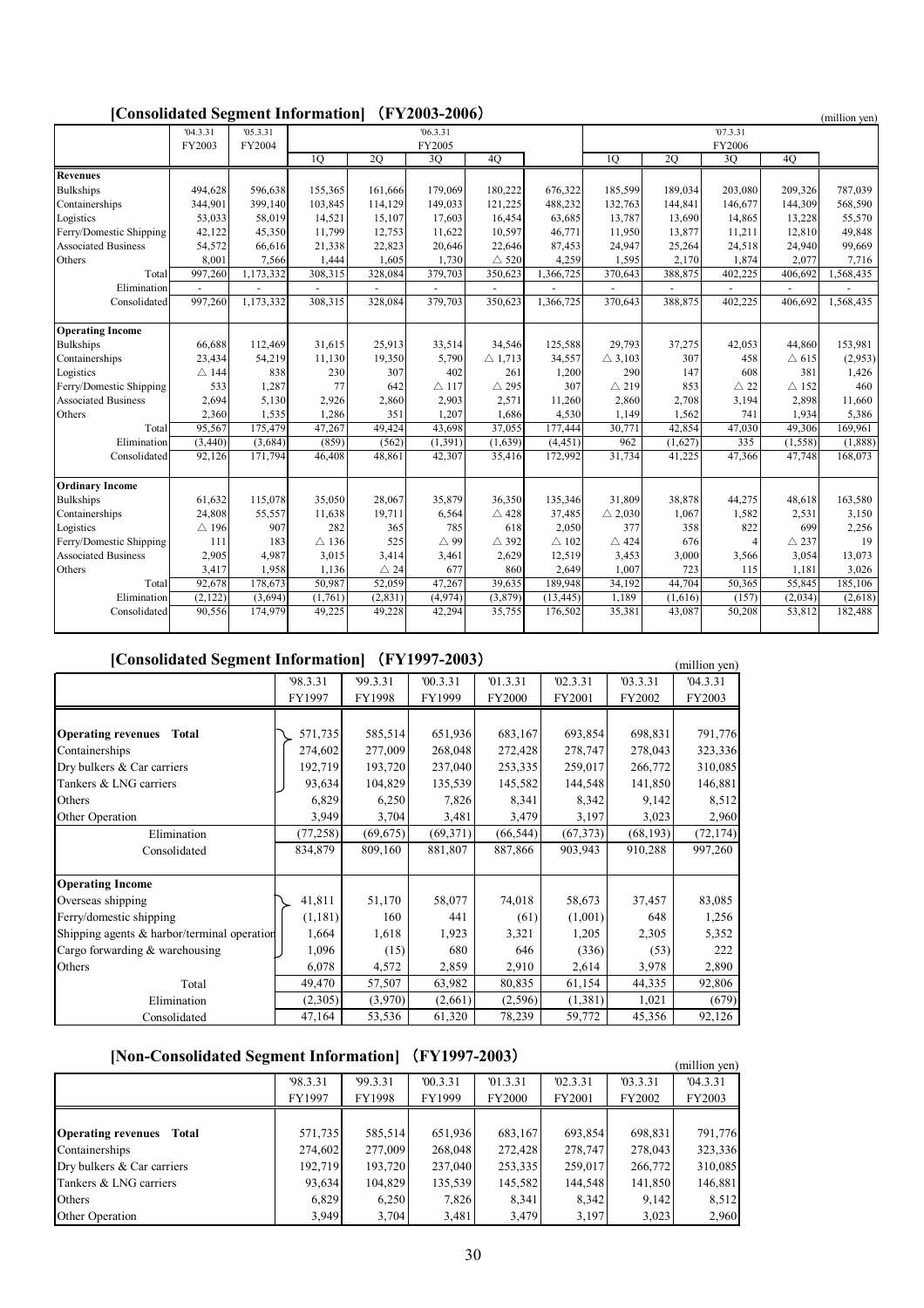## **The MOL Group**

| <b>Segment</b>               | <b>Business</b>           | <b>Company name</b>                                             | Location       |
|------------------------------|---------------------------|-----------------------------------------------------------------|----------------|
| <b>Bulkships</b>             | Dry Bulkers               | Mitsui O.S.K. Kinkai, Ltd.                                      | Japan          |
|                              |                           | Gearbulk Holding Ltd.                                           | Bermuda        |
|                              |                           | Daiichi Chuo Kisen Kiasha                                       | Japan          |
|                              | Tankers                   | Tokyo Marine Co., Ltd.                                          | Japan          |
|                              |                           | Asahi Tanker Co., Ltd.                                          | Japan          |
|                              |                           | M.S. Tanker Shipping Ltd.                                       | Hong Kong      |
|                              | <b>LNG Carriers</b>       | <b>BGT</b> Ltd.                                                 | Liberia        |
|                              | Car Carriers              | Act Maritime Co., Ltd.                                          | Japan          |
|                              |                           | Nissan Motor Car Carrier Co., Ltd.                              | Japan          |
| Containerships               | Harbor operation          | International Container Terminal Co., Ltd.                      | Japan          |
|                              |                           | Shosen Koun Co., Ltd.                                           | Japan          |
|                              |                           | Utoc Corporation                                                | Japan          |
|                              |                           | Trans Pacific Container Service Corp.                           | U.S.A.         |
|                              | Shipping agent            | Mitsui O.S.K. Lines (Japan) Ltd.                                | Japan          |
|                              |                           | MOL (America) Inc.                                              | U.S.A.         |
|                              |                           | MOL (Asia) Ltd.                                                 | Hong Kong      |
|                              |                           | MOL (Europe) B.V.                                               | Netherlands    |
|                              |                           | Mitsui O.S.K. Lines (Thailand) Co., Ltd.                        | Thailand       |
| Logistics                    |                           | MOL Logistics (Japan) Co., Ltd.                                 | Japan          |
|                              |                           | Japan Express Co., Ltd. (Yokohama)                              | Japan          |
|                              |                           | Japan Express Co., Ltd. (Kobe)                                  | Japan          |
|                              |                           | International Container Transport Co., Ltd.                     | Japan          |
|                              |                           | MOL Logistics (H.K.) Ltd.                                       | Hong Kong      |
|                              |                           | MOL Logistics (Europe) B.V.                                     | Netherlands    |
|                              |                           | MOL Logistics (USA) Inc.                                        | U.S.A.         |
|                              |                           | Bangpoo Intermodal Systems Co., Ltd.                            | Thailand       |
|                              |                           | J. F. Hillebrand Group AG                                       | Germany        |
|                              |                           | Shanghai Longfei International Logistics Co., Ltd.              | China          |
| Ferry & Domestic Transport   | Domestic transport        | MOL Naikou, Ltd.                                                | Japan          |
|                              | Ferry                     | MOL Ferry Co., Ltd.                                             | Japan          |
|                              |                           | The Diamond Ferry Co., Ltd.                                     | Japan          |
|                              |                           | Sea-Road Express Co., Ltd.                                      | Japan          |
|                              |                           | Meimon Taiyo Ferry Co., Ltd.                                    | Japan          |
|                              |                           | Kansai Kisen Co., Ltd.                                          | Japan          |
| <b>Associated Businesses</b> | Office rental/real estate | Daibiru Corporation                                             | Japan          |
|                              |                           | Mitsui O.S.K. Kosan Co., Ltd.                                   | Japan          |
|                              | Marine consulting         | M.O. Marine Consulting, Ltd.                                    | Japan          |
|                              | Tugboat                   | Nihon Tug-Boat Co., Ltd.                                        | Japan          |
|                              |                           | Green Kaiji Kaisha, Ltd.                                        | Japan          |
|                              |                           | Green Shipping, Ltd.                                            | Japan          |
|                              |                           | South China Towing Co., Ltd.                                    | Hong Kong      |
|                              | Cruising                  | Mitsui O.S.K. Passenger Line, Ltd.                              | Japan          |
|                              | Trading                   | Nippon Charter Cruise, Ltd.<br>Mitsui O.S.K. Techno-Trade, Ltd. | Japan          |
|                              | Travel agent              | M.O. Tourist Co., Ltd.                                          | Japan          |
|                              | Construction              | Kusakabe Marine Engineering Co., Ltd.                           | Japan          |
|                              | Temporary staffing        | Mitsui O.S.K. Career Support, Ltd.                              | Japan<br>Japan |
|                              | Equipments sales/repair   | MO Engineering Co., Ltd.                                        | Japan          |
|                              | Container sales           | Sanwa Marine Ltd.                                               | Japan          |
| Others                       | Chartering                | International Marine Transport Co., Ltd.                        | Japan          |
|                              | Ship management           | MOL Ship Management Co., Ltd.                                   | Japan          |
|                              |                           | MOL Tankship Management Ltd.                                    | Japan          |
|                              | Finance                   | Mitsui O.S.K. Finanace Plc.                                     | U.K.           |
|                              |                           | Euromol B.V.                                                    | Netherlands    |

Blue=Affiliated companies accounted for by the equity method

The company changed the segmentation in FY2004. An approximate comparison of former and new segments is as follows.

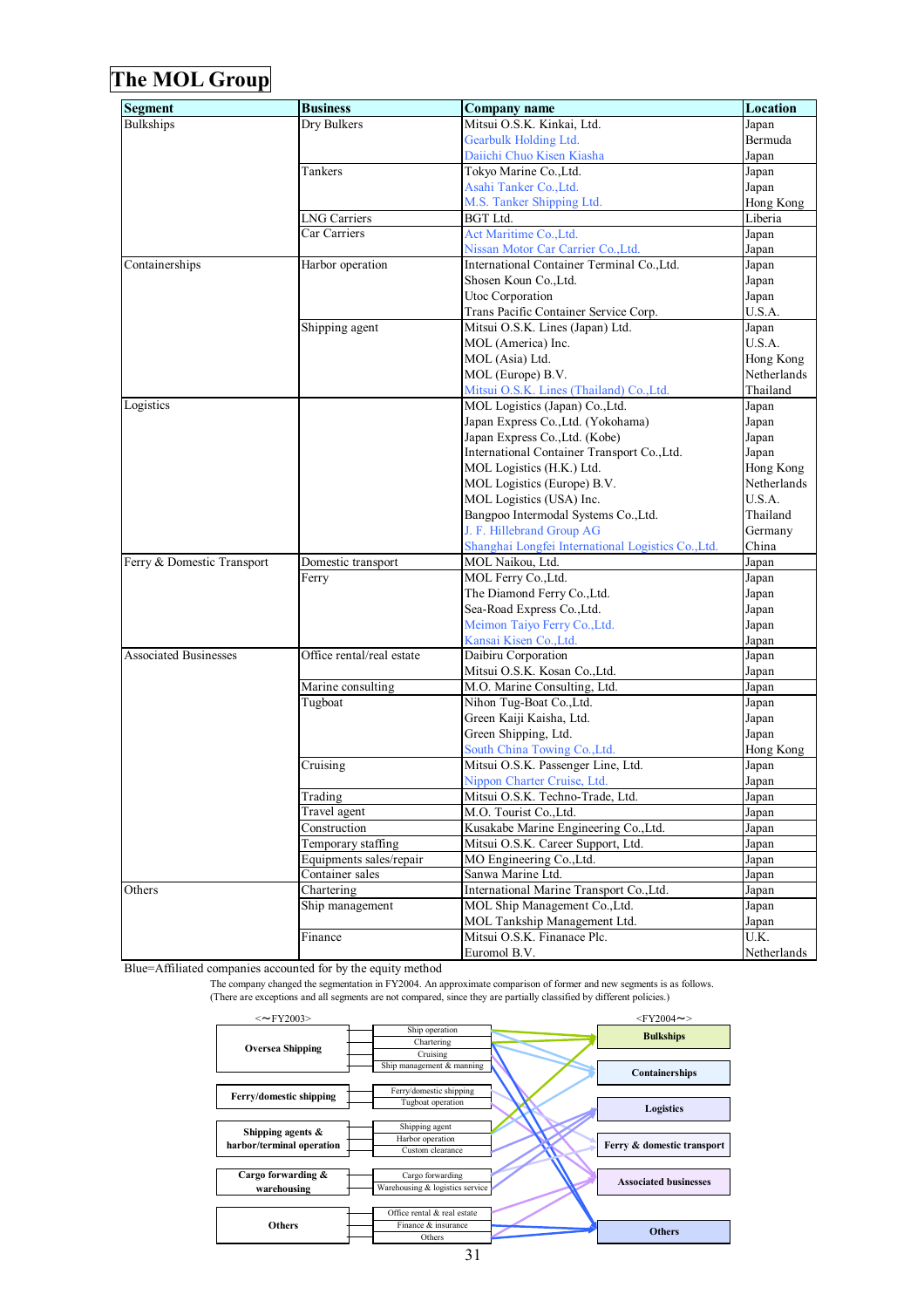## **History**

| 1884 | Osaka Shosen Kaisha (O.S.K. Line) is founded.                                                                       |
|------|---------------------------------------------------------------------------------------------------------------------|
| 1930 | The 10,142 dwt Kinai Maru begins express service between Yokohama and New York, covering the route in 25            |
|      | days, 17 and a half hours, well below the industry average of 35 days.                                              |
| 1939 | The Argentina Maru and Brazil Maru are launched. These liners, which carry both cargo and passengers between        |
|      | Japan and South America, draw worldwide attention.                                                                  |
| 1942 | Mitsui & Co., Ltd. spins off its Shipping Department to create Mitsui Steamship Co., Ltd.                           |
| 1961 | The Kinkasan Maru, the first freighter with fully automated centralized bridge operations, is launched.             |
| 1964 | Japan's shipping industry undergoes a major consolidation, creating Mitsui O.S.K. Lines, Ltd. (MOL), Japan Line,    |
|      | Ltd. (JL), and Yamashita-Shinnihon Steamship Co., Ltd. (YSL) through mergers.                                       |
| 1965 | Japan's first specialized car carrier, the Oppama Maru, is launched, allowing more efficient transport of Japan's   |
|      | burgeoning automobile exports.                                                                                      |
| 1968 | Containerships operated by all three major Japanese shipping companies start services on the Japan-California route |
|      | -- MOL's America Maru, JL's Japan Ace, and YSL's Kashuu Maru.                                                       |
| 1982 | MOL enters methanol transport business.                                                                             |
| 1983 | The liquefied natural gas (LNG) carrier, the Senshu Maru, is launched, and MOL enters LNG transport business.       |
| 1984 | MOL expands into product tanker business.                                                                           |
| 1985 | The container terminal company TraPac, Inc. is founded in Los Angeles.                                              |
|      | Double-stack train (DST) operations begin from Los Angeles.                                                         |
| 1989 | The launch of the 23,340-gt Fuji Maru, Japan's largest, most luxurious cruise ship, heralds the age of the leisure  |
|      | cruise in Japan. (A second luxury cruise ship, the Nippon Maru is launched in 1990.)                                |
|      | MOL acquires a share in LNG carrier operator BGT. (BGT becomes an MOL consolidated subsidiary in 1998.)             |
|      | Navix Line is established by the merger of JL and YSL.                                                              |
| 1990 | MOL acquires a share in forwarder J.F. Hillebrand of Germany.                                                       |
|      | MOL takes over the logistics company Wassing BV of the Netherlands.                                                 |
| 1991 | MOL acquires a share in Gearbulk, a Norwegian open-hatch bulker operator.                                           |
| 1993 | Institute of Shipping crew training school is established in Manila.                                                |
| 1994 | A series of the mid-term management plans calling for "creative redesigning" begin.                                 |
| 1995 | The Global Alliance (TGA) launches service on the European and North America eastbound routes.                      |
|      | MOL's first double-hulled VLCC, the Atlantic Liberty is launched.                                                   |
| 1996 | MOL acquires a share in chemical tanker operator Tokyo Marine Co., Ltd., and makes it a consolidated subsidiary.    |
| 1998 | The New World Alliance (TNWA) service starts.                                                                       |
| 1999 | New Mitsui O.S.K. Lines is established by the merger of MOL and Navix Line. The resource and energy transport       |
|      | fleet is 1.5 times the scale of the MOL's pre-merger total.                                                         |
|      | MOL (Japan) Ltd. is established. The five-pole global structure is adopted for the containership business. (now     |
|      | three-pole)                                                                                                         |
| 2000 | Corporate governance system is reformed. (MOL introduces executive officer system and invites outside directors.)   |
|      | MOL Environmental Policy Statement is established.                                                                  |
| 2001 | MOL Group Corporate Principles is issued.                                                                           |
| 2004 | The previous mid-term management plan MOL STEP, with the main theme of "growth" starts.                             |
|      | MOL makes Daibiru Corporation a consolidated subsidiary.                                                            |
| 2005 | MOL forms a strategic tie-up with Kintetsu World Express, Inc.                                                      |
| 2006 | MOL makes Utoc Corporation a consolidated subsidiary.                                                               |
|      | MOL Formulates Measures to Reinforce Safe Operation Structure with the Slogan "Returning to Basics", addressing     |
|      | four marine incidents with utomost seriousness                                                                      |
| 2007 | The current mid-term management plan MOL ADVANCE, with the main theme of "growth with enhanced quality"             |
|      | starts.                                                                                                             |

■ Expansion into new transport businesses /delivery of innovative ships, ■M&A, ■Alliances. □Management reforms /others **<For Reference>**

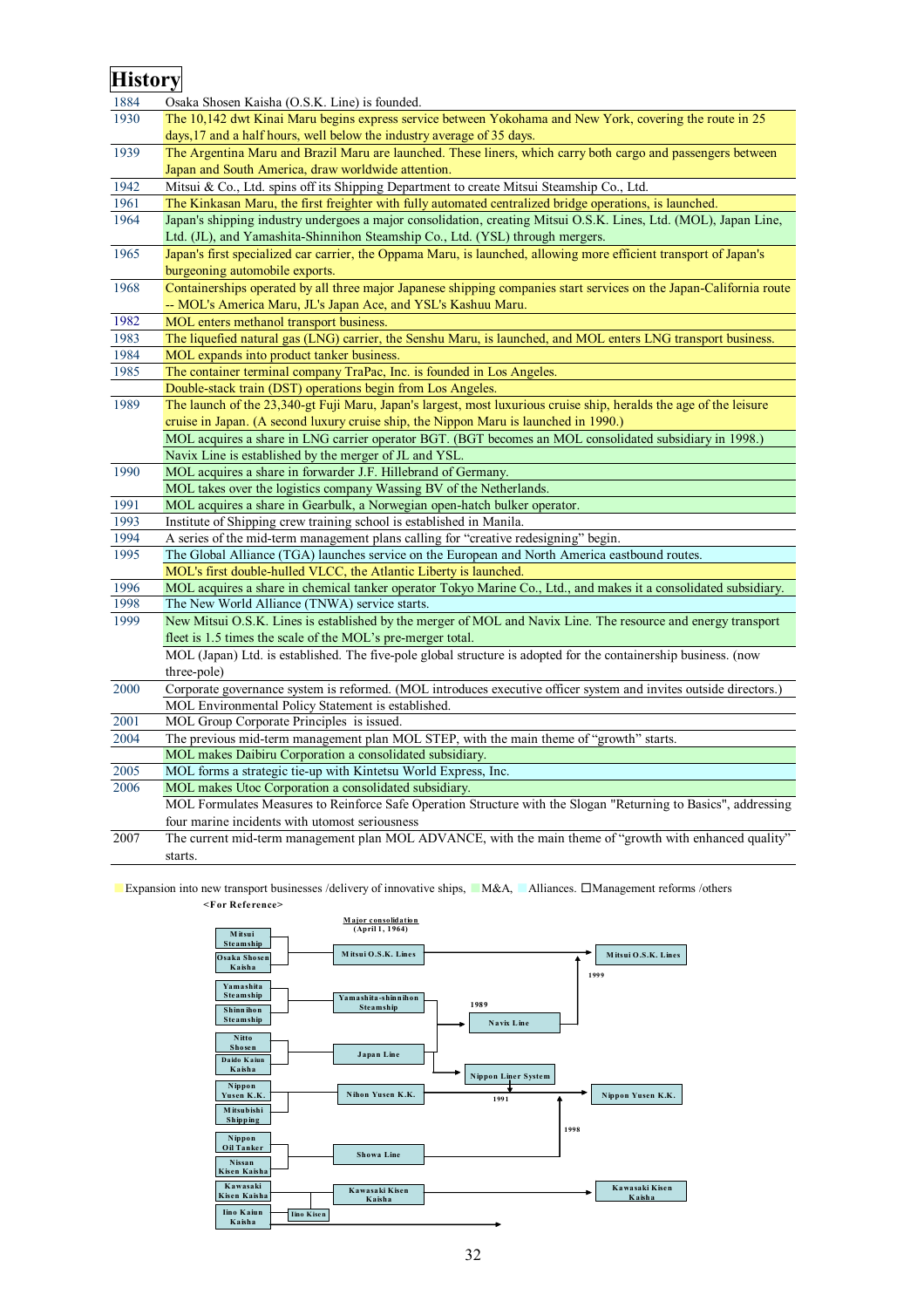## **Press Releases FY2006** Reference : http://www.mol.co.jp/pr-e.shtml

| Apr 3, 2006   | MOL Opens Middle East Office                                                                                     |
|---------------|------------------------------------------------------------------------------------------------------------------|
| Apr 3, 2006   | TNWA boosts Asia-Europe Connections and Enhances Trans-Pacific Deployment                                        |
| Apr 4, 2006   | Fire in Engine Room of Containership MOL Initiative                                                              |
| Apr 5, 2006   | MOL Participates in 50th Anniversary Celebration for Vietnam Maritime University                                 |
| Apr 14, 2006  | MOL Orders 2 Innovative LNG Regas Vessels                                                                        |
| Apr 17, 2006  | MOL Organized Grand Opening Party for New Training Center in Vladivostok                                         |
|               |                                                                                                                  |
| Apr 27, 2006  | ANA & JP Express Announces the Third Party Allotment of New Shares                                               |
|               | May 25, 2006 MOL Joins UN Global Compact Exchange Meeting Attended by Secretary-General Kofi Annan               |
|               | May 31, 2006 MOL Constructs New 43 Iron Ore Carriers Meeting Increasing Demands of Iron Ore Transport            |
| Jun 15, 2006  | Biendong Shipping Company and MOL Launch Joint Container Service Linking Vietnam and Singapore                   |
| Jun 30, 2006  | MOL and Oman Shipping Company Agree to Establish Two JV Tanker Companies - Co-sharing Product Tanker             |
|               | and VLGC -                                                                                                       |
| July 4, 2006  | MOL Upgrades India-Pakistan Container Service                                                                    |
| July 19, 2006 | MOL-Sinotrans JV to Own New Double-Hulled VLCC                                                                   |
| July 20, 2006 | MOL to Establish Wholly Owned Subsidiary in Vietnam                                                              |
| July 25, 2006 | Incident With The Car Carrier Cougar Ace                                                                         |
| July 28, 2006 | The New World Alliance and Grand Alliance Announce Joint Asia-US East Coast Service                              |
|               | Aug 15, 2006 Incident with the Crude Oil Tanker - Bright Artemis                                                 |
| Sep 5, 2006   | MOL to Start Consolidation Services for IKEA Group in China                                                      |
| Sep 12, 2006  | MOL Revamps East Coast Americas Service To Meet Changing Consumer Demands                                        |
| Sep 22, 2006  | MOL Steps up Recruitment and Training of Indian Seafarers                                                        |
| Sep 26, 2006  | MOL Patents Wind Resistance-Reducing Car Carrier Design                                                          |
| Oct 2, 2006   | MOL, COSCO Team up to Launch "MOL Class" at Dalian Maritime University                                           |
| Oct 2, 2006   | MOL Launches New Container Service for Chennai, India                                                            |
| Oct 5, 2006   | MOL Opens "MOL Class" at Merchant Marine Universities in Vietnam                                                 |
| Oct 10, 2006  | Incident Involving the Ion Ore Carrier Giant Step                                                                |
| Oct 13, 2006  | MOL to Upgrade Container Service from Shanghai                                                                   |
| Oct 16, 2006  | MOL Signs Deals for Construction and Charter of VLGCs                                                            |
| Oct 23, 2006  | MOL Establishes Logistics Subsidiary in China-- Move Will Enhance Ocean Consolidation Business --                |
|               | MOL Boosts Container Service to India                                                                            |
| Nov 1, 2006   |                                                                                                                  |
| Nov 7, 2006   | MOL to Upgrade the Service between Europe and South Africa                                                       |
| Nov 7, 2006   | MOL to Upgrade Intra-Asia Container Service from S. Korea                                                        |
| Nov 8, 2006   | MOL Has Contracted with California Cartage to Provide Seamless Logistics Services for U.S. Importers             |
| Nov 15, 2006  | The New World Alliance Announces Winter Service Profile                                                          |
|               | Nov 16, 2006 MOL to Upgrade Containership Service between Vietnam and Japan                                      |
|               | Nov 30, 2006 MOL Pledges to Assist with UNHCR Aid Transport and Purchase of Emergency Supplies                   |
| Dec 11, 2006  | MOL Developing Seafarer Education and Employment System - Ties up with Russia's Admiral Ushakov Maritime         |
|               | State Academy-                                                                                                   |
|               | Dec 20, 2006 MOL to Establish Subsidiary in Cambodia                                                             |
|               | Dec 22, 2006 MOL Formulates Measures to Reinforce Safe Operation Structure with the Slogan "Returning to Basics" |
| Dec 22, 2006  | MOL and Sanoyas Hishino Meisho Team up to Develop and Build New 116-Type Handy Cape Bulk Carriers                |
| Jan 17, 2007  | MOL Hosting Three Conferences to Promote Upgrade of Safety Structure                                             |
| Jan 22, 2007  | MOL to Establish Seafarer Training and Employment Structure in Ukraine - Tie-up with National University to      |
|               | Cultivate Cadets -                                                                                               |
| Jan 23, 2007  | MOL Signs Long-Term Contract for 5th Vessel Serving China's Baoshan Iron & Steel - Achieving Target of           |
|               | Transporting 10 Million Tons of Ore a Year -                                                                     |
| Jan 26, 2007  | MOL Upgrades Asia/South Africa/South America East Coast Service and Opens New Asia/South Africa Service          |
|               |                                                                                                                  |
| Feb 7, 2007   | MOL Opens Safety Operation Supporting Center                                                                     |
| Feb 21, 2007  | Philippine Vessel Manning Company Marks 10th Anniversary - Magsaysay-Mitsui O.S.K. Marine, Inc. -                |
| Mar 5, 2007   | MOL to Update Container Service between South China and Japan                                                    |
| Mar 7, 2007   | MOL Establishes New East Coast Americas Service To Meet Changing Consumer Demands                                |
| Mar 8, 2007   | MOL Ferry and Kyushu Kyuko Ferry to Merge                                                                        |
| Mar 14, 2007  | MOL's LNG Carrier Crew Training Earns SIGTTO Certification                                                       |
| Mar 22, 2007  | MOL Group Introduces New Midterm Management Plan MOL ADVANCE                                                     |
| Mar 23, 2007  | MOL Moves to Upgrade Vietnam Container Service                                                                   |
| Mar 23, 2007  | MOL to Name World's Largest Iron Ore Carrier the Brasil Maru                                                     |
| Mar 27, 2007  | MOL to Establish a New Branch in Poland                                                                          |
| Mar 29, 2007  | Hoegh LNG and MOL confirm two LNG re-gasification vessels to SUEZ LNG Trading SA                                 |
| Mar 29, 2007  | MOL to Restructure Ship Management Organization and Establish Safety Operations HQ---for Further Reinforcing     |
|               | Maritime Safety---                                                                                               |
|               |                                                                                                                  |

General matters, Regarding Bulkships, Regarding Containerships, Regarding Other 4 segments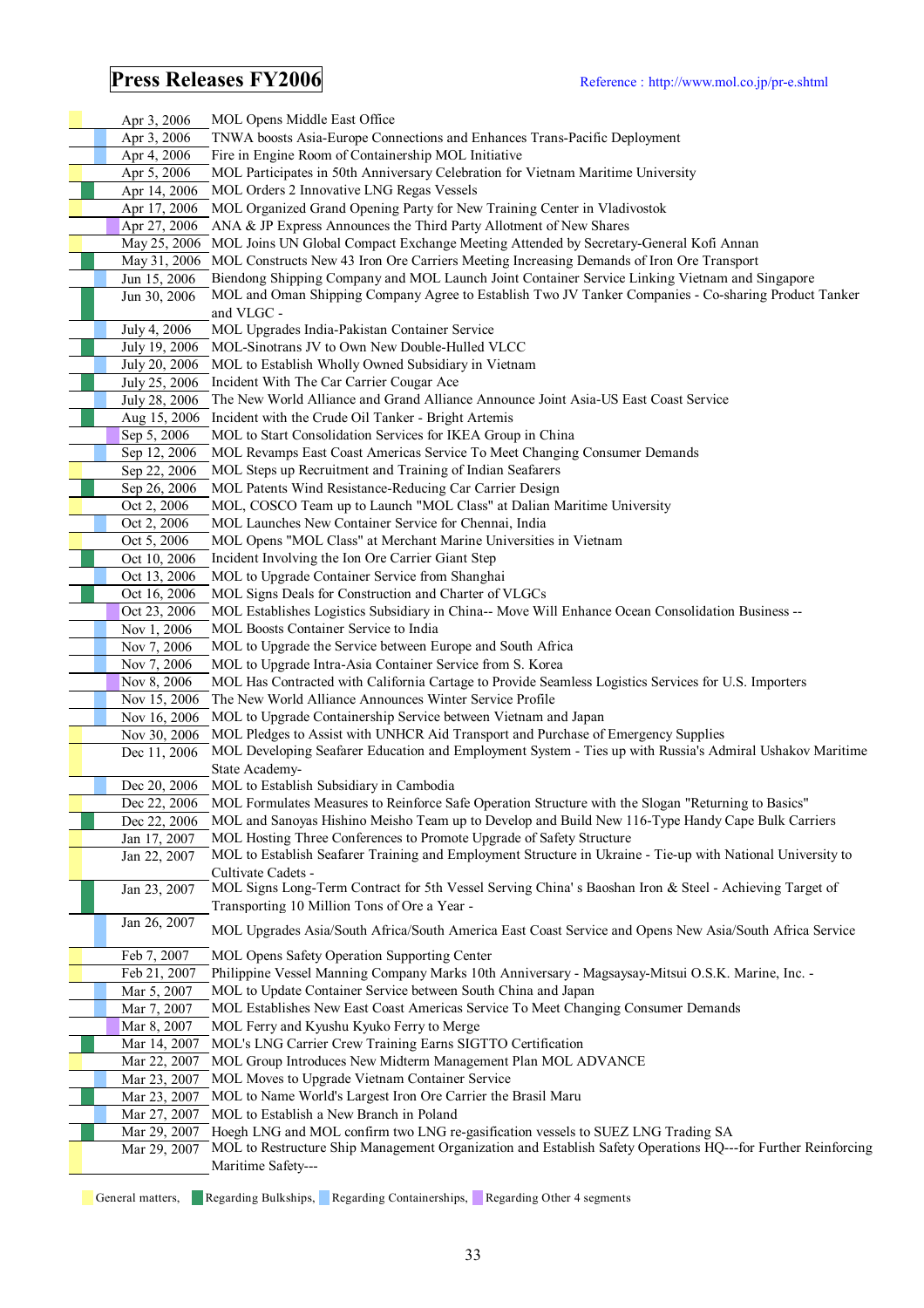The MOL Group established the MOL Group Corporate Principles in March 2001. One of the pledges in our Corporate Principles states, "We will strive to maximize corporate value by always being creative, continually pursuing higher operating efficiency and promoting an open and visible management style that is guided by the highest ethical and social standards."

In order to realize the ideals set forth in the principles, MOL reformed its corporate governance structure, instituting management reforms that brought external directors to the board, separated management and executive functions, and that set standards for accountability, risk management and compliance. These reforms were implemented as shown in the table.

Responding to the revised Company Law (effective May 1, 2006), the company resolved the basic policies for building up its internal control system at the Board of Directors' meeting. We also established the Internal Control Planning Office in the Corporate Planning Division to develop and maintain an internal control system to ensure the appropriateness of financial reports based on the Financial Instruments and Exchange Law.

#### **Corporate Governance** Reference : http//www.mol.co.jp/governance-e.shtml

| 1997 | Outside auditors increased from one to two out of a total of four auditors  |
|------|-----------------------------------------------------------------------------|
| 1998 | George Hayashi (former APL chairman) invited to join the Board of           |
|      | Directors. (Became Director and Vice President in 1999, following revision  |
|      | of the Shipping Act)                                                        |
| 2000 | Management organization reform                                              |
|      | 1. Introduced a system of executive officers                                |
|      | 2. Abolished the Managing Directors Committee and established an            |
|      | Executive Committee (reduced the membership from 21 to 10)                  |
|      | 3. Reformed the Board of Directors (redefined its duties as the highest-    |
|      | ranking decision-making body and the supervision of business activities)    |
|      | and reduced membership from 28 to 12)                                       |
|      | 4. Elected two external directors                                           |
|      | 5. Established the Corporate Visionary Meeting                              |
|      | Establised the IR Office                                                    |
|      | Started holding the Annual General Shareholders meeting on a day relatively |
|      | free of other shareholders meetings                                         |
| 2001 | Establised the MOL Group Corporate Principles                               |
|      | Added one more external director, increasing the number of external         |
|      | directors to three                                                          |
|      | Established Compliance Policy and a Compliance Committee                    |
| 2002 | Second stage of management reforms                                          |
|      | 1. The Board of Directors was reorganized to carry out three important      |
|      | functions: (1) deliberation on issues requiring approval by the directors;  |
|      | (2) receipt of reports on business operations; and (3) deliberation on      |
|      | corporate strategy and vision                                               |
|      | 2. Review and consolidation of issues submitted to the Board of Directors   |
|      | 3. Expanded jurisdiction of the Executive Committee regarding execution of  |
|      | business activities                                                         |

**Organization of MOL Corporate Governance (As of June 21, 2007)**

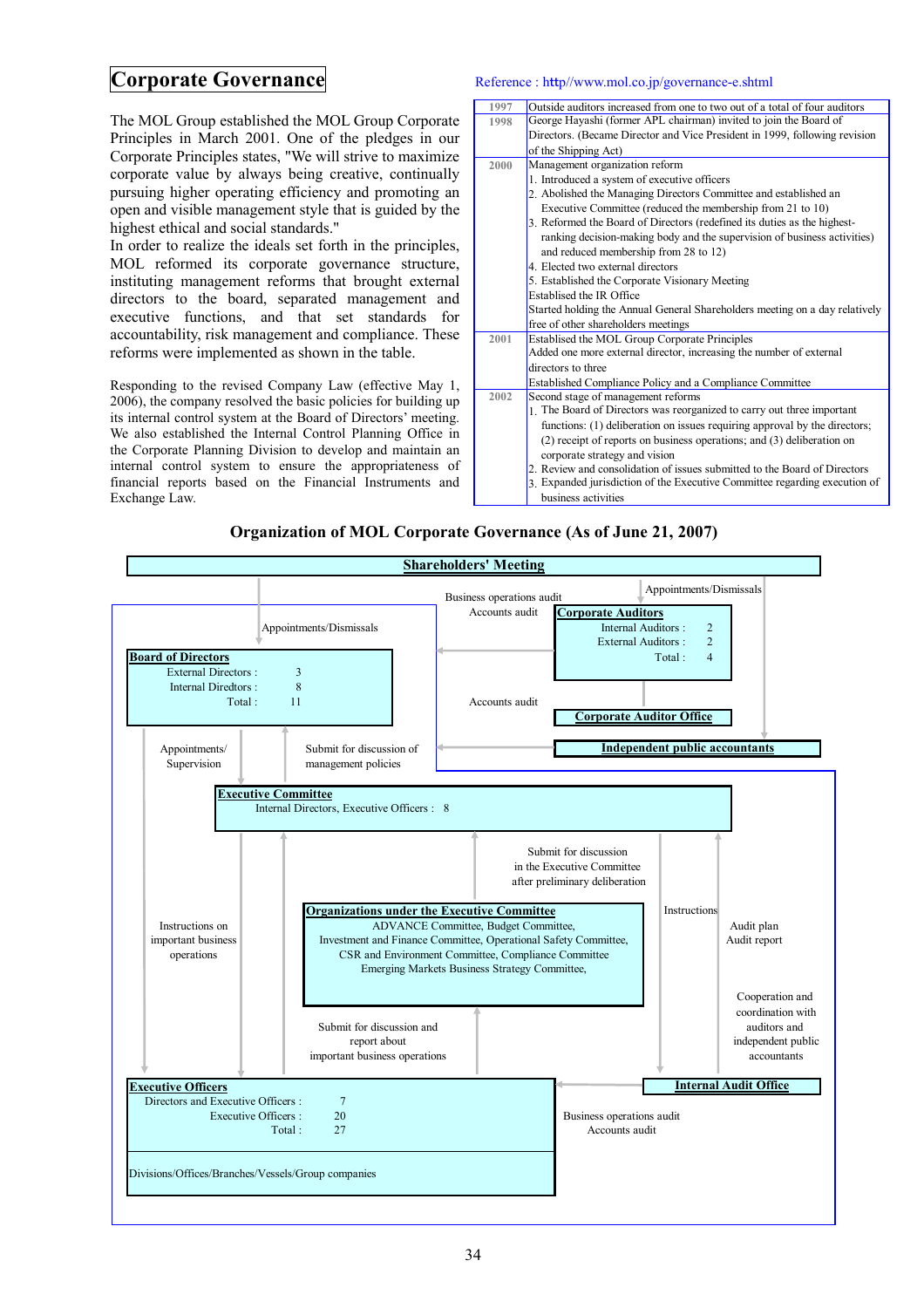## **Compliance**

#### Reference: http://www.mol.co.jp/compliance-e.shtml

Mitsui O.S.K. Lines, Ltd. (MOL) has established codes of conduct that MOL directors and employees must conform to, in consideration of various stakeholders<sup>'</sup> viewpoints. By ensuring compliance with the codes of conduct, MOL will continuously increase corporate value, create an improved working environment, and win the sympathy of various stakeholders surrounding the company.

[ Code of Conduct ]

All company personnel must act within the following Code of Conduct when carrying out their work duties. Company personnel shall, at all times:

- 1. Observe the laws of Japan and all other nations
- 2. Respect human rights and prohibit discrimination and harassment
- 3. Observe confidentiality of information and respect intellectual property rights
- 4. Draw a clear line between official and personal conduct, and avoid conflicts of interest
- 5. Avoid antisocial activities
- 6. Fulfill social responsibility
- 7. Ensure safe operation and environmental protection
- 8. Build trusting relationships with clients and contractors
- 9. Demand the same of affiliates, subsidiaries, and entrusted companies which dispatch employees.
- 10. Report any breach of compliance to the Compliance Officer, Compliance Committee Secretariat, or Compliance Advisory Service Desk, who shall guarantee the reporter that he or she shall not be treated unfavorably.

## **Safe Operation / Environment / CSR (Corporate Social Responsibility)**

Reference: http://www.mol.co.jp/csr-e/index.shtml



#### **MOL Participates in UN Global Compact**

| THE GLOBAL<br><b>COMPACT</b> |  |
|------------------------------|--|

| The Principles of the Global Compact |                                                                                                                                              |  |  |  |  |  |  |
|--------------------------------------|----------------------------------------------------------------------------------------------------------------------------------------------|--|--|--|--|--|--|
| Human Rights                         | Principle 1: The support and respect of the protection of international human rights;                                                        |  |  |  |  |  |  |
|                                      | Principle 2: The Refusal to participate or condone human rights abuses.                                                                      |  |  |  |  |  |  |
| Labor                                | Principle 3: The support freedom of association and the recognition of the right to collective bargaining;                                   |  |  |  |  |  |  |
|                                      | Principle 4: The abolition of compulsory labor;                                                                                              |  |  |  |  |  |  |
|                                      | Principle 5: The abolition of child labor:                                                                                                   |  |  |  |  |  |  |
|                                      | Principle 6: The elimination of discrimination in employment and occupation.                                                                 |  |  |  |  |  |  |
| Environment                          | Principle 7: The implementation of a precautionary and effective program to environmental issues;                                            |  |  |  |  |  |  |
|                                      | Principle 8: Initiatives that demonstrate environmental responsibility;                                                                      |  |  |  |  |  |  |
|                                      | Principle 9: The promotion of the diffusion of environmentally friendly technologies.                                                        |  |  |  |  |  |  |
|                                      | Anti-Corruption Principle 10. The promotion and adoption of initiatives to counter all forms of corruption, including extortion and bribery. |  |  |  |  |  |  |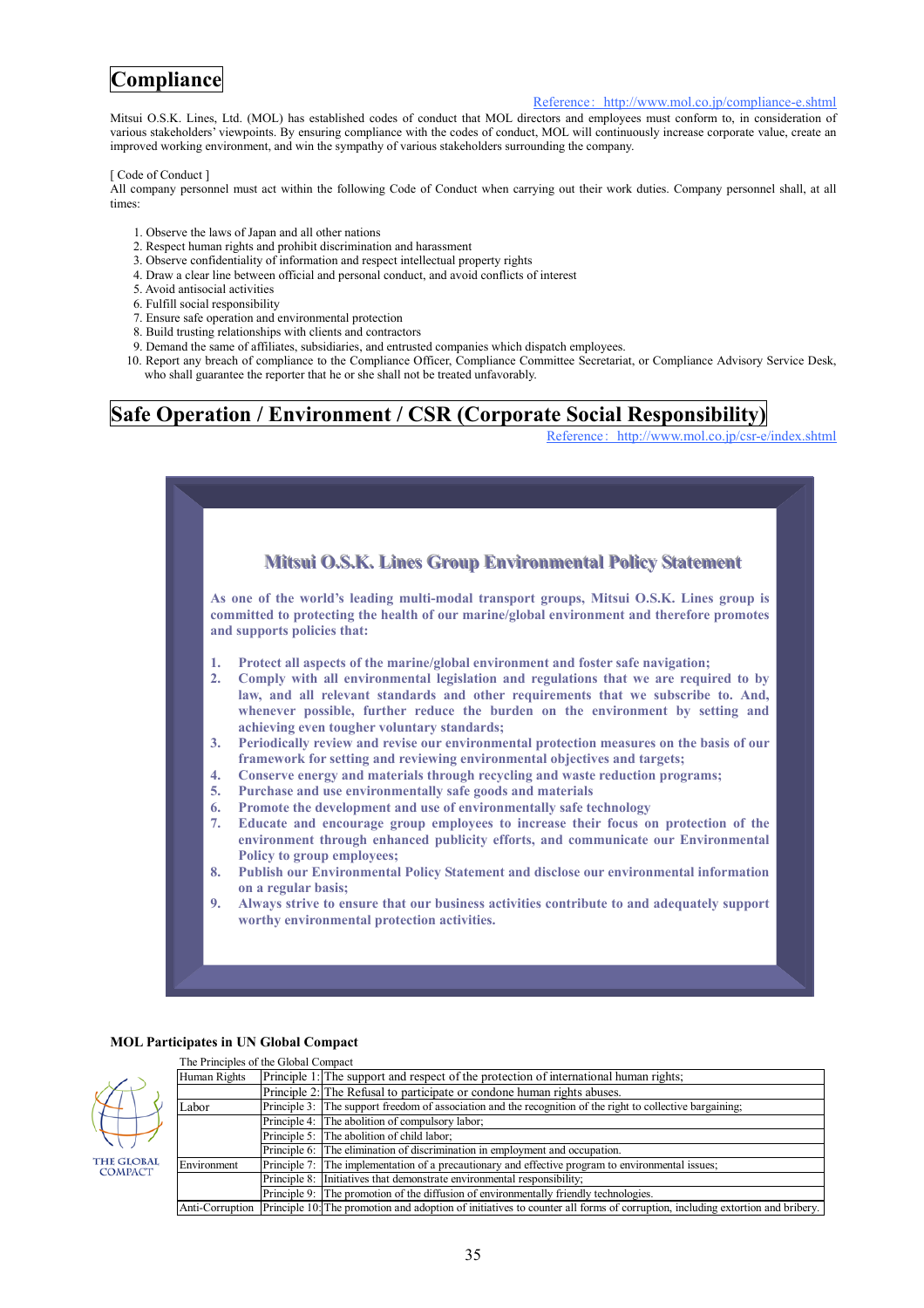## **Evaluation by the Third Parties on Environment/CSR**

|                      | • March 2003: Certified under ISO 14001, an international standard for<br>environmental management. |
|----------------------|-----------------------------------------------------------------------------------------------------|
|                      |                                                                                                     |
|                      | All divisions at the head office and MOL operated vessels<br>Scope:                                 |
|                      | Service range: Site activities and head office activities                                           |
|                      | associated with multi-modal logistics/ocean services.                                               |
|                      | • September 2003: Listed on the Dow Jones Sustainability Indexes (DJSI),                            |
|                      | in recognition of our long-term approach to environmental protection,                               |
|                      | societal contributions, and investor relations (IR) activities as a                                 |
|                      | corporation positioned for sustainable growth.                                                      |
|                      | (Listed for the 4th year in September 2006.)                                                        |
|                      | • September 2003: Listed on the FTSE 4 Good Global Index,                                           |
|                      | which is published by FTSE, a global index                                                          |
|                      | company that is a joint venture between                                                             |
|                      | the Financial Times and the London Stock Exchange.                                                  |
|                      | (Listed for the 4th year in September 2006.)                                                        |
| $\cdot$ August 2004: | Included in corporate governance fund created by                                                    |
|                      | the Pension Fund Association.                                                                       |
|                      | ж.                                                                                                  |





Certificate of ISO 14001, an international standard for environmental management (certified by DNV=DET NORSKE VERITAS)



## **Credit Ratings (as of March 2007)**

#### **Issued Bonds**

|                                  | Date of issue Years |          | <b>Interest Rate</b>     | <b>Total</b>   | <b>Outstanding</b> |
|----------------------------------|---------------------|----------|--------------------------|----------------|--------------------|
|                                  |                     |          |                          | amount of      |                    |
| Euro ven convertible bonds $(*)$ | Mar/13/2006 5 years |          | Zero coupon              | 50 billion ven | 50 billion ven     |
| Euro ven straight bonds          | Jul/1/2003          | 5 years  | 6 months Libor $+0.25\%$ | 1 billion ven  | 1 billion ven      |
| Euro ven straight bonds          | Sep/21/2006         | 5 years  | 1.48%                    | 1 billion ven  | 1 billion ven      |
| Euro ven straight bonds          | Sep/25/2006         | 5 years! | 1.46%                    | 2 billion ven  | 2 billion ven      |

Besides above, 2 tranches of Straight Bonds remains outstandig (outstanding amount 19.7 billion yen, due 2007~2009). The company has entered into trust and debt assumption agreements in March 2005 for these bonds, and thereafter, in accordance with Japanese GAAP, these bonds are no longer considered on the company's Balance Sheet.

(\*) Conversion Price 1,108yen. Dilution effect on the current number of issued Shares upon conversion in full is 3.64%. The Company may, on or after 29th March 2009, redeem all of the outstanding Bonds at 100% of their principal amount, provided that the closing price of the Shares for each of the 30 consecutive trading days during a certain advance period is at least 130% of the Conversion Price (1,440yen).

#### **Rating List**

|                             | <b>Type of rating</b>                 | <b>Type of debt</b>     | Rating (outlook, etc.)  |
|-----------------------------|---------------------------------------|-------------------------|-------------------------|
| <b>JCR</b>                  | Long-term senior debt (issuer) rating |                         | $A+$ (positiive)        |
|                             | Long-term debt rating                 | <b>Bonds No. 7, 9</b>   | $A+$                    |
| R&I                         | <b>Issuer rating</b>                  |                         | $A+$ (Stable)           |
|                             | Long-term debt rating                 | <b>Bonds No. 7, 9</b>   | $A+$                    |
|                             | Short-term debt rating                | <b>Commercial Paper</b> | la-1                    |
| Moody's                     | <b>Issuer rating</b>                  |                         | <b>Baa1</b> (stable)    |
|                             | Long-term debt rating                 | <b>Bonds No. 7, 9</b>   | A <sub>2</sub> (stable) |
| <b>Standard &amp; Poors</b> | <b>Issuer rating</b>                  |                         | <b>BBB</b> (stable)     |

## **Shareholder Composition (as of March 2007)**

| <b>Foreign Institutions</b><br>and Individuals<br>39.8% | <b>Japanese</b><br>Individuals<br>10.4%<br><b>Japanese Banking</b><br><b>Institutions</b><br>5.7% | <b>Other Japanese</b><br><b>Financial</b><br><b>Institutions</b><br>36.9% | <b>Other Japanese</b><br><b>Corporations</b><br>4.1%<br><b>Japanese Securities</b><br><b>Firms and others</b><br>$3.0\%$ |
|---------------------------------------------------------|---------------------------------------------------------------------------------------------------|---------------------------------------------------------------------------|--------------------------------------------------------------------------------------------------------------------------|
|---------------------------------------------------------|---------------------------------------------------------------------------------------------------|---------------------------------------------------------------------------|--------------------------------------------------------------------------------------------------------------------------|